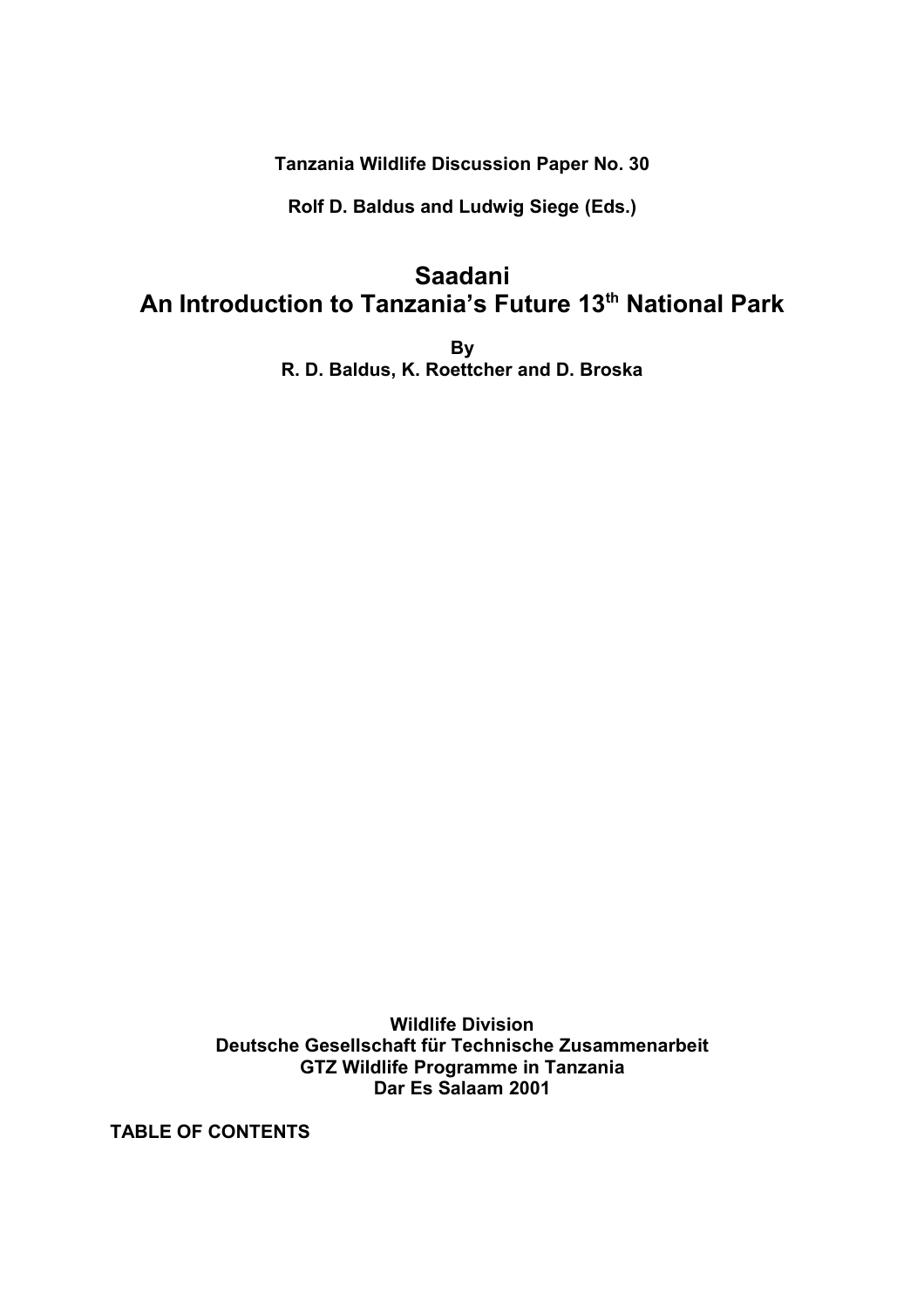CLIMATE

| p. 1<br><b>HISTORY</b>                                                                      |      |
|---------------------------------------------------------------------------------------------|------|
|                                                                                             |      |
| The Swahili and Their Origins                                                               | p. 1 |
| Indian Ocean Trade                                                                          | p. 1 |
| The Swahili Coast under Shirazi, Portuguese and Omani Foreign Rule<br>p. 2<br>Caravan Trade | p. 2 |
| Saadani and its Ruler Bwana Heri                                                            | p. 3 |
| p. 4<br>The German Invasion                                                                 |      |
| p. 4<br>SAADANI GAME RESERVE                                                                |      |
| p. 6<br><b>WILDLIFE IN SAADANI</b>                                                          |      |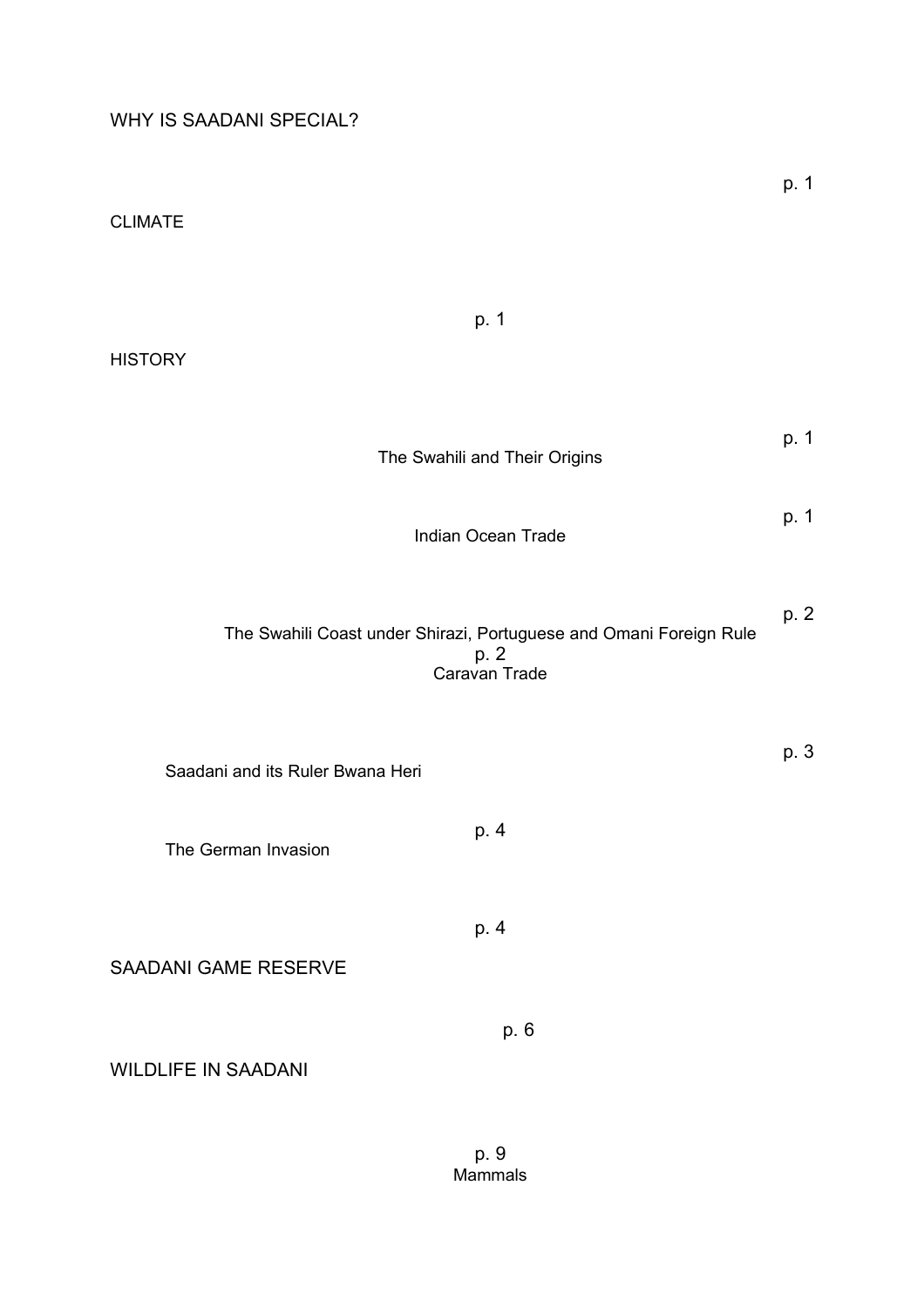p. 9 Reptiles

p.15 The Green Turtle

Birds

| ۰, |  | ×<br>۰. |
|----|--|---------|
|    |  |         |

| <b>HOW TO GET THERE</b> | p.23                                                             |      |
|-------------------------|------------------------------------------------------------------|------|
|                         | Map – Overview of the Saadani Game Reserve and Surrounding Areas |      |
|                         | p.25                                                             |      |
| <b>WHERE TO GO</b>      | p.26                                                             |      |
| <b>WHERE TO STAY</b>    | p.27                                                             |      |
|                         | The Original Saadani Experience / Saadani Safari Lodge           | p.27 |
|                         | Saadani Village Camp Site                                        | p.27 |
|                         | Mbuyuni Beach                                                    | p.27 |
|                         | Zaraninge Forest Camp Site (Kiwandi Camp)                        | p.27 |
| <b>SAADANI ALPHABET</b> | p.28                                                             |      |
| <b>REFERENCES</b>       |                                                                  |      |
|                         | p.30                                                             |      |

The Discussion papers may contain authors' views and positions which do not necessarily correspond with the official position of the Wildlife Division, GTZ and the editors

Address: Deutsche Gesellschaft für Technische Zusammenarbeit Community Based Wildlife Conservation Programme P.O.Box 1519, Dar Es Salaam, Tanzania Tel: 255-22-2866065 Fax: 255-22-2116504 Email: Scp@africaonline.co.tz

Website: http://wildlife-programme.gtz.de/wildlife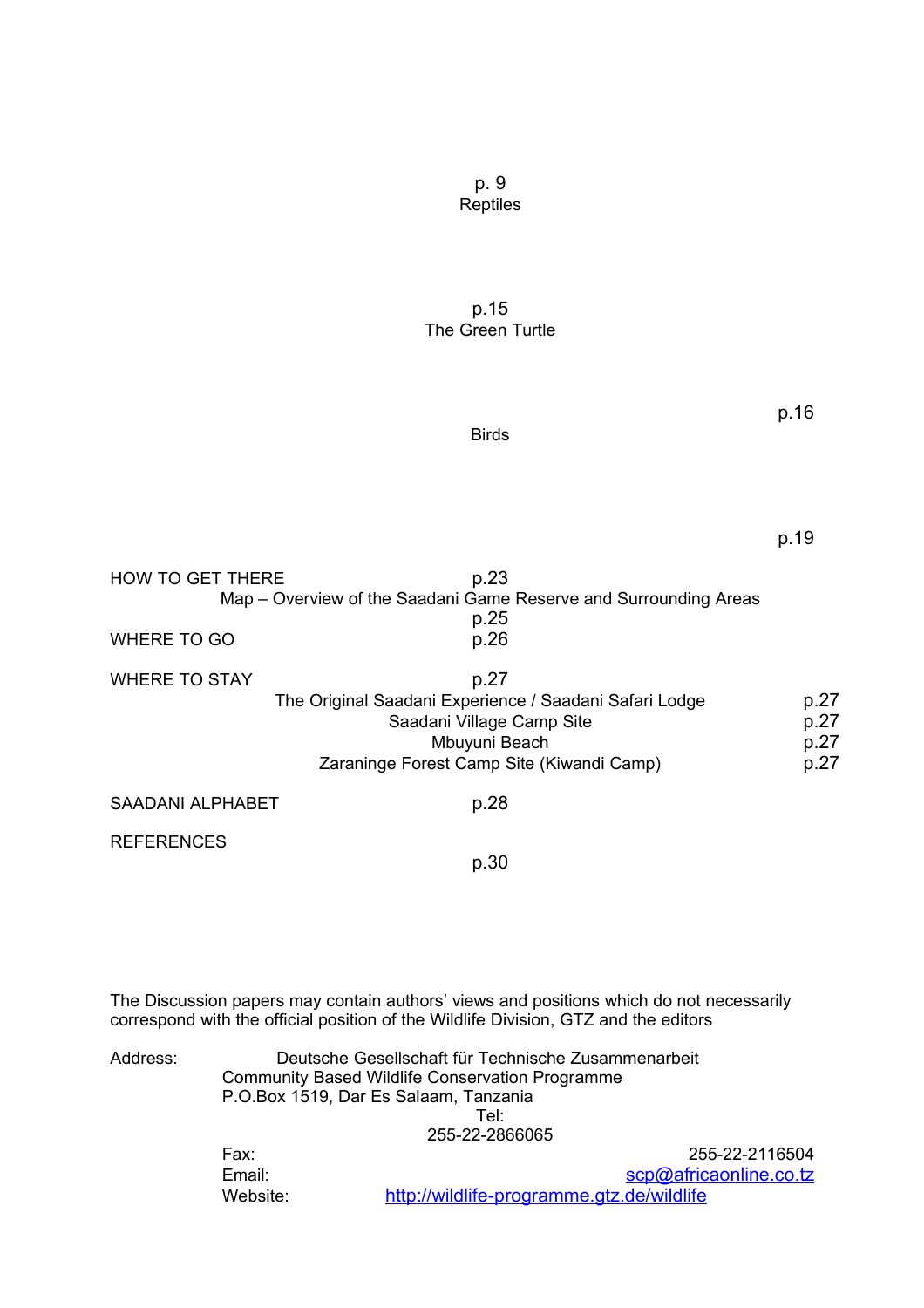# **● Why is Saadani Special?**

In the centre of the historic triangle of Bagamoyo, Pangani and Zanzibar, Saadani Game Reserve is one of the few wildlife sanctuaries bordering the sea. It offers the unique combination of both marine and mainland flora and fauna in a historically and culturally fascinating setting. Elephants have been rumoured to bathe in the Indian Ocean off the Reserve's coast, green turtles come to its beaches to breed, black and white colobus monkeys frolic in the canopy of the evergreen Zaraninge Forest. Roosevelt Sable Antelope too have their home here.

Besides game drives visitors can relax on the beach, go on foot safaris or venture up the Wami River by boat, braving waves and hippopotami, past crocodiles and flamingos.

## • **Climate**

The climate is coastal, hot and humid. The average temperature lies between 25 and 30 degrees Celsius. Humidity is high throughout the year, reaching levels of up to 90% in the rains. The south east monsoon (trade wind) locally referred to as "kusi" from the Swahili word for South, "kusini" blows from April to October. The northeast monsoon, the "kaskazi", blows from October to March.

## **● History**

## **The Swahili and their Origins**

The term ``Swahili´´ derives from the Arabic for ``coastal people´´. One of the oldest Swahili communities on the East African coast, Saadani village once was an important harbour-town and slave trading centre. Now it is a small fishing village with about 800 inhabitants whose livelihoods are prawn fishing and coconut growing. An ethnically heterogenous group of Bantu-speaking peoples, the ancestors of the Waswahili were settlers from the interior of the African continent who intermarried with Arab, Persian and Indian traders along the coast. Apart from the Waswahili, Wazigua and Wadoe are the predominant groups around Saadani. All along the coast the Arabic influence is very visible. Mud-and-wattle houses with *makuti* (palmfrond) roofs are interspersed with flat-topped Eastern architecture. Multistoried stone buildings and the typically carved wooden doors tell of the great wealth and history of by-gone days. Islam was adapted to traditional African beliefs and became the predominant religion. Muslim names and rituals were adopted. The language with its many Arabic words became known as Kiswahili.

Muslim men wear small embroidered caps and, on Fridays or for official trips, the typical Arabic white gowns called *kanzu*. Often women wear an enchanting adaptation of the traditional black *baibui*, using colourful *vitenge* (large pieces of cloth) to cover the head, shoulders and legs.

A commercial guide from the Graeco-Roman period the *Periplus Maris Erythraei* gives the earliest reports on the trade crossing the Indian Ocean in ca 130 – 140 A. D.. Descriptions of the first Bantu settlements along the coast show that much of this culture has been preserved to the present day. The first Bantu settlers lived in mudand-wattle houses thatched with palm leaves. With their dug-out canoes, small sewn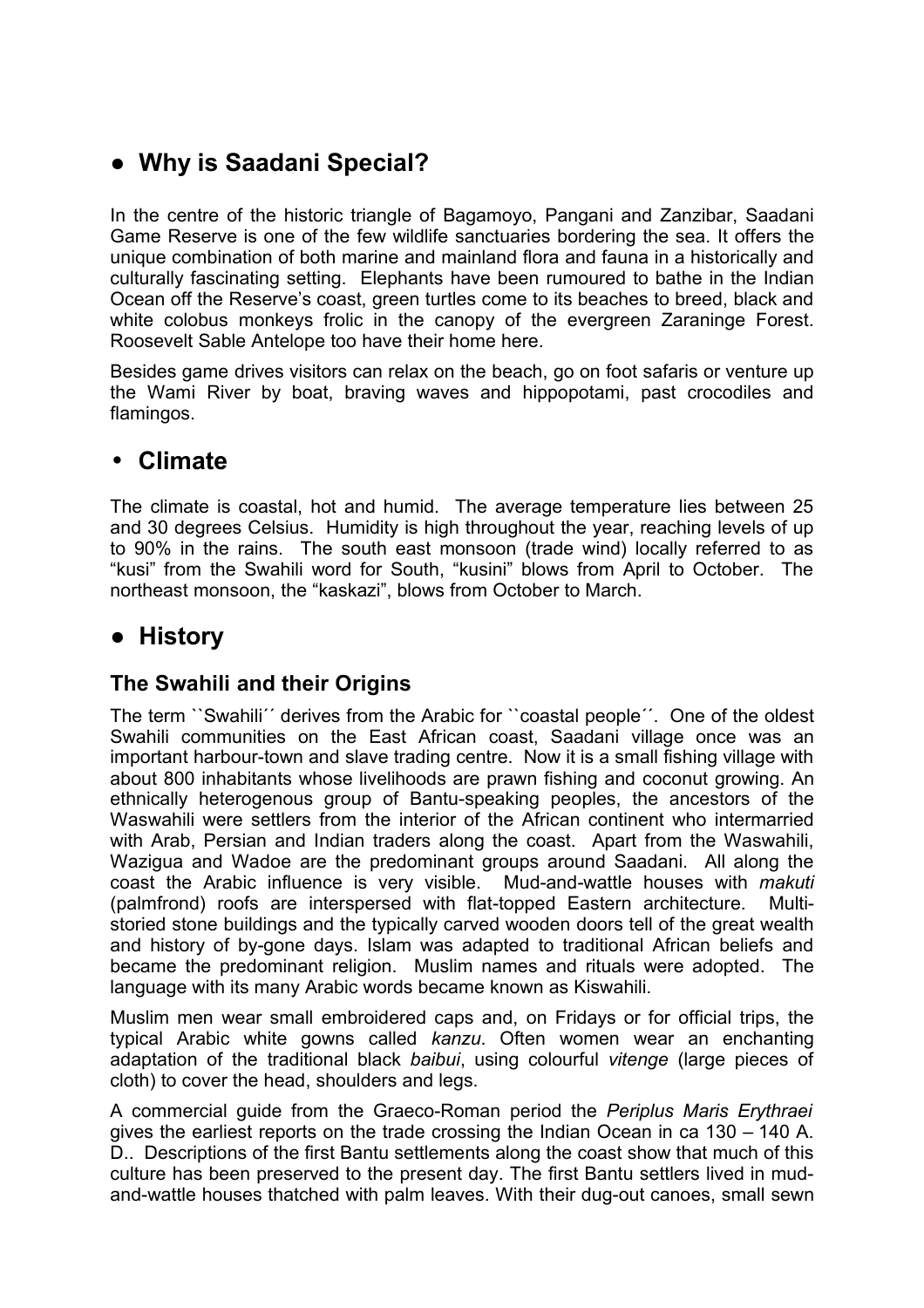plank boats and "wicker baskets" they fished within the reef or close to the shore. They were also engaged in farming, grew sorghum, millet, rice, coconuts, various vegetables and fruits, kept livestock and hunted wild animals. They traded these goods as well as ironware, shells, beads, cloth and pottery with their neighbours. Each settlement was autonomous and ruled by its own chief. Larger market towns like Rhapta, which is mentioned in the *Periplus* and which may have been located close to Pangani,were oriented more towards overseas trade.

### **Indian Ocean Trade**

The whole Swahili coast stretching from Southern Somalia down to Northern Mozambique, has for more than 2000 years been a place of interaction and exchange between the East African mainland and the outside world of the Indian Ocean. As early as the second century B.C. Arabs were involved in trade with the East African coast and acted as intermediaries in the trade with the Ptolemies of Egypt, the Romans and the Indians. They provided the Mediterranean with Oriental luxuries and with ivory from India and East Africa.

On their trading voyages the Arabs made use of the seasonal reversal of the monsoon winds. They left their home ports on the Arabian coast with the northeast monsoon in winter, sailing by dhow for up to a month until they reached the East African coast as far South as Zanzibar. When the wind turned to become the southwest monsoon in summer they returned home with their loads of ivory, rhinoceros horns, tortoise shells and coconut oil. Until the Persians entered into trade with East Africa in the seventh century A.D. the Arabs held the monopoly in the Indian Ocean trade.

Now the Persians took on a role as middlemen in the trade between East Africa, India and China. Up to the tenth century they were the main importers of ivory and slaves.

Goods most in demand were slaves, ivory, gold, tortoise-shell, leopard skin, rhinoceros horn, ambergris, sesame, iron and timber, especially mangrove poles, which were used for construction. In return the Swahili traders received frankincense, myrrh, pottery, Chinese celadon and porcelain, cloth, beads and glass.

### **The Swahili Coast under Shirazi, Portuguese and Omani Foreign Rule**

In the ninth century merchants of Persian origin, arrived in East Africa in order to control the gold trade. Referred to as *shirazi*, which denoted real or imagined Middle-Eastern ancestry, they made Kilwa on the Southern coast of present day Tanzania the main trading centre for gold and ivory. This came from Mozambique and Zimbabwe via the Mozambican coastal town of Sofala. In the thirteenth century Kilwa was ruled by the Shirazi dynasty under Ali bin al-Hasan. Under Shirazi domination of the Indian Ocean trade new coastal trading centres were established and expanded. The Shirazi also founded Mkwaja village three miles south of its present site on the coast North of Saadani.

In 1498 the Portuguese arrived with Vasco da Gama's fleet on the Swahili coast. They hoped to take over the gold trade, to control all trade in the Indian Ocean and to end Muslim rule. However, after only two centuries of Portuguese's supremacy, the Swahili expelled them in 1729 from the coast with the help of Omani Arabs. These had a history of raiding Portuguese positions and garrisons along the coast and on Zanzibar and finally defeated the Portuguese after decades of fierce fighting.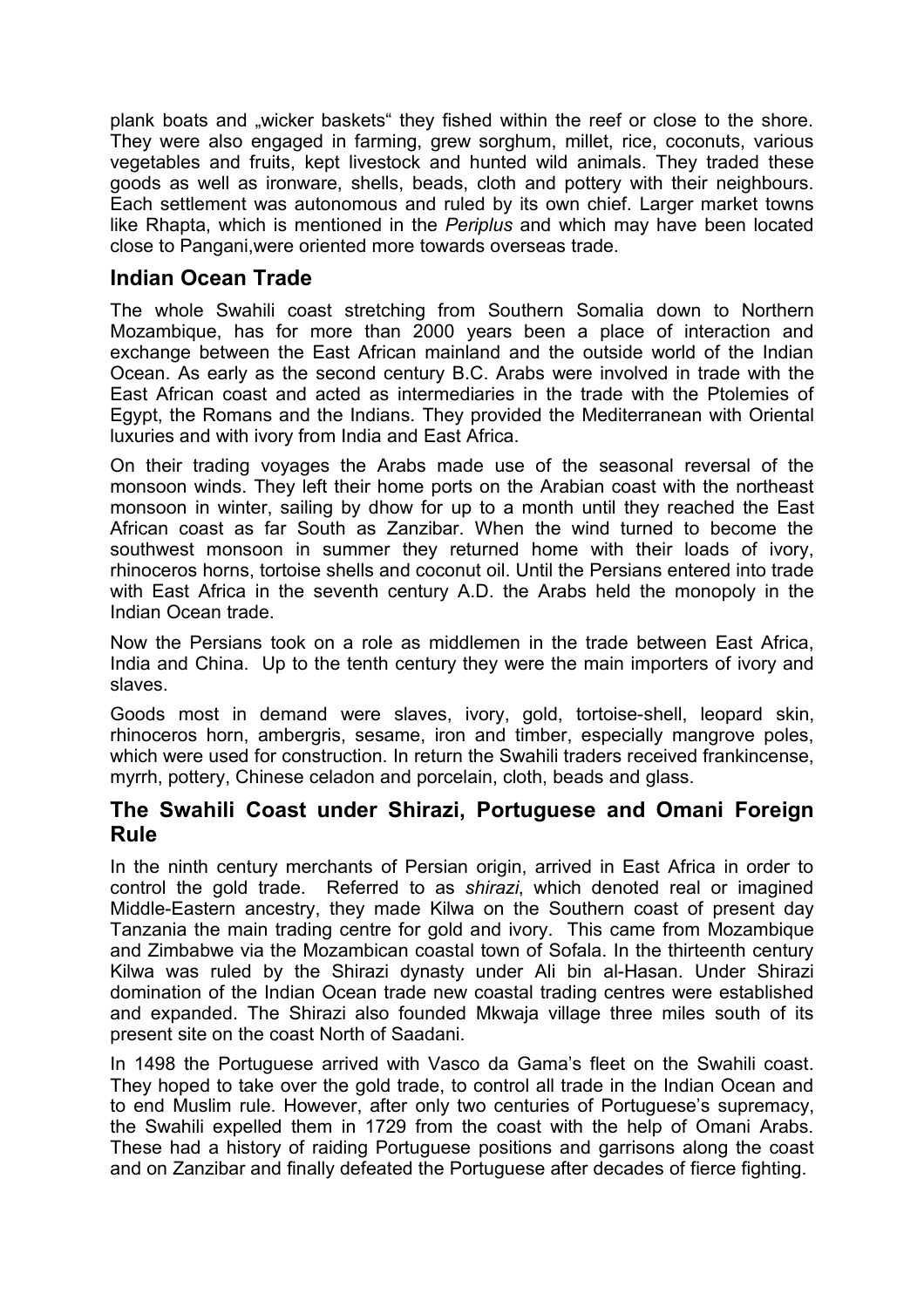Now the Omani imposed their power over the coastal towns. They made Zanzibar their stronghold in 1799 and gave order that all oversea exports and imports had to pass through the island town. The island became the major market for the most profitable trade items from the hinterland, ivory and slaves, gum copal and cowries. It also became the greatest importer of manufactured goods such as cotton, beads, wires, guns, gun-powder, china and glass from India, America and Europe.

Sayyid Said bin Sultan, Omani ruler (*imam*) since 1804, had signed commercial treaties with foreign traders. He moved his capital to Zanzibar in 1840 and encouraged Indians, who he appreciated for their expertise in business, to settle and set up enterprises on Zanzibar. They soon dominated commerce as customs agents, financiers and wholesale traders. Sayyid Said also introduced clove growing for which a huge amount of slaves was needed to work in the about 45 plantations. In the 1850s Zanzibar's 150, 000 inhabitants may have included 60, 000 slaves. Sayyid Said bin Sultan sent Omani governors, called *liwali*, to the coastal towns on the mainland.

When he died in 1856 Zanzibar became independent of Oman and Sayyid Majid inherited the East African half of the Oman empire. He built up a new capital on the mainland coast – Dar es Salaam, "Haven of peace". He also strengthened his control over the slave trade.

In 1873 the British made his successor Sultan Bargash sign a decree which prohibited all slave trade by sea and in 1876 another banning trade also on the mainland. Business however continued illegally. In 1877 a missionary stated that he saw slave caravans passing to Saadani daily, each with about one hundred children in chains!

## **Caravan Trade**

A rising international demand for ivory and slaves and an increasing need for slaves on Zanzibar in the nineteenth century revived long-dormant Swahili towns. New settlements too sprang up. Boom towns like Bagamoyo, Pangani and Saadani emerged as new trading centres with long-distance trade routes leading to Tabora and later to Lake Tanganyika and Zaire.

Around 1800 the Wanyamwezi from Central and North-central Tanzania were the first to penetrate to the coast on direct trade routes which they had developed out of regional trade networks. In the 1820s, when prices for ivory and slaves were high, Arab and Swahili caravans followed the routes pioneered by the Wanyamwezi inland for ivory and slaves. With them Islam and the Swahili language spread.

In the nineteenth century Saadani became a serious trading competitor of Bagamoyo as both towns were termini of the central trade routes to Tabora. The Wanyamwezi, who were either supplying ivory or slaves themselves or simply imposing heavy tolls on trading caravans, competed with the Wazigua on the Saadani caravan routes until the 1880s. The Wazigua, who lived along these routes, raided for slaves which they sold besides foodstuff to the caravan traders for firearms and other manufactured products. In this way they achieved considerable power and dominated the whole region West of Bagamoyo and Pangani.

The trade boom of the last third of the nineteenth century attracted the community of Khoja Indian merchants to Saadani. They disappeared however soon after the German conquest.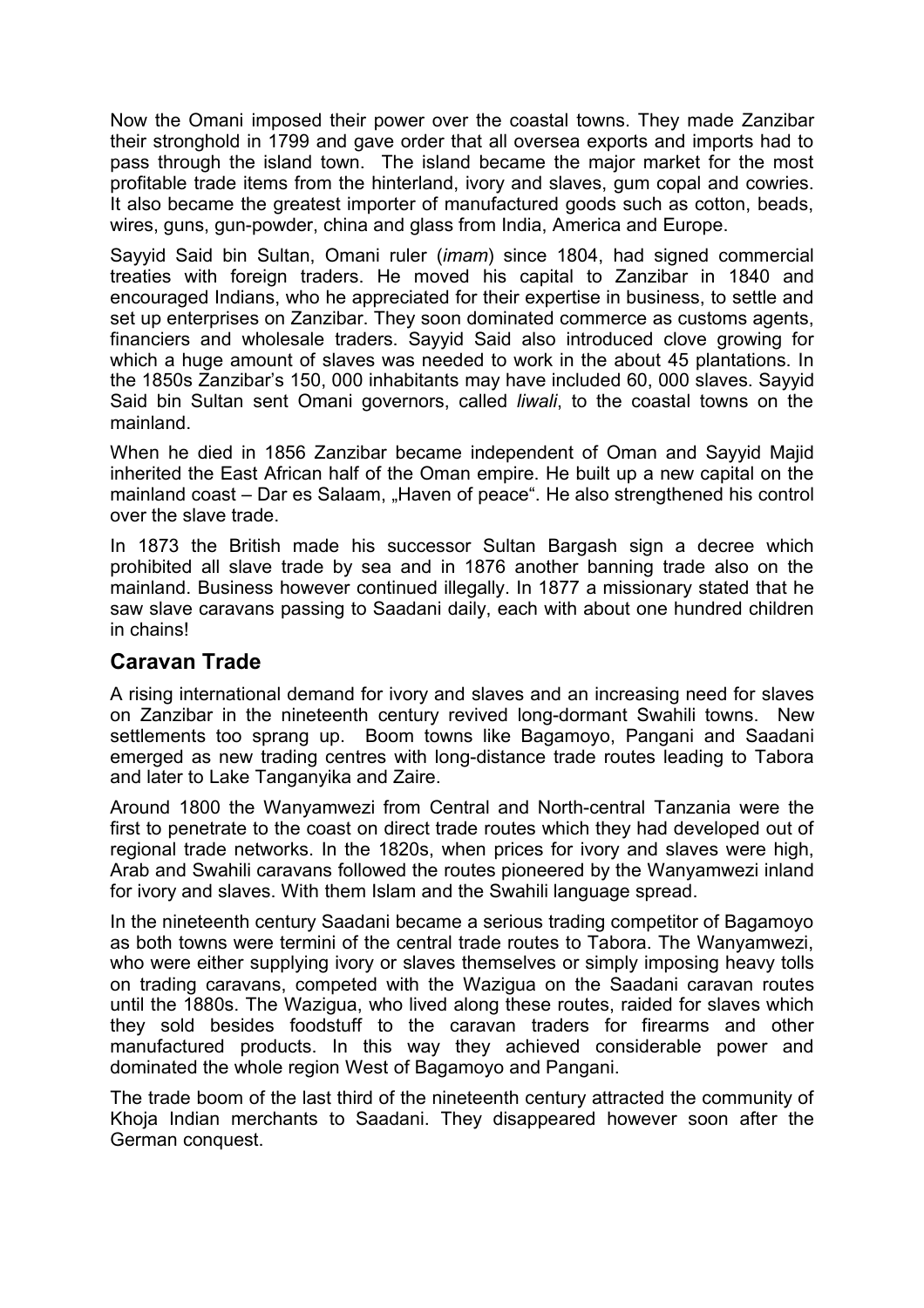## **Saadani and its Ruler Bwana Heri**

After Sayyid Said bin Sultan's death in 1856, Saadani was the only important coastal settlement which had remained without an Omani governor (*liwali)*.

Bwana Heri bin Juma, said to have been of Wazigua, Wadoe and "Shirazi" parentage, had ruled Saadani since the early 1870s. According to oral tradition, he was a mythological founder-hero, even though Saadani village had existed before him. Bwana Heri wore a turban, sandals, a flowing *kanzu* besides the usual regalia of office – the *siwa* (horn), two drums and an umbrella. Bwana Heri was regarded as first Sultan Majid's and subsequently Sultan Bargash's representative on the Saadani coast, but retained his autonomy from the Sultan. He resisted all Zanzibari attempts to occupy the town and defeated the Sultan's troops in 1882. However he still sought Sayyid Bargash's recognition of his own position as chief.

Bwana Heri developed strong ties with the Nyamwezi caravan traders and received their support in political and military affairs. Saadani, the same as Bagamoyo, was often filled with large numbers of traders. These stayed in their own quarters or encampments, lining the streets with the many tusks they brought. Heri's influence with hinterland chiefs, especially with the unruly Wazigua, was well known, and he was praised by European traders and missionaries for his friendliness and usefulness in helping to arrange travel. The British and German missionary societies, who came to East Africa in the 1850s in order to fight against Arab slave trade and to propagate Christianity, established missionary stations along the coast and the Saadani routes.

The Saadani routes were favoured by the Europeans for a long time. The German and British traders and missionaries were followed by European explorers including Burton and Speke who set out on their expedition to the interior from Saadani in 1858.

Bwana Heri was not opposed to European traders provided they worked to his economic and political advantage. This changed with the arrival of the German colonialists.

## **The German Invasion**

In 1884 28 year old Carl Peters together with some friends founded the "Society for German Colonisation". The aim of the society was to acquire colonies for Germany. That same year they landed in Saadani and marched inland getting local chiefs to sign over their territories in bogus treaties. Bwana Heri kept a watchful eye on their activities. He and his upcountry partners were very wary of the German threat. Between 1884 and 1886 the German East African Company (DOAG) sent out 18 expeditions to extend the territory. In 1886 the German protectorate's borders were settled and Sayyid Khalifa, Zanzibar's ruler after Bargash, agreed to limit his possessions on the mainland to a ten mile strip along the coast. When the Sayyid in 1888 granted the Germans the control of customs throughout the coast, Bwana Heri became an enemy of Khalifa. In 1888 the coastal people organized resistance against the Germans under the joint leadership of Abushiri bin Salim al Harth and Bwana Heri. They fired on a German warship at Tanga, hung two company representatives in Kilwa on poles outside the German station and imprisoned the remaining officials in Dar es Salaam and Bagamoyo.

In April 1889 the Germans sent Major Hermann von Wissman, a 34-year-old officer with experience of travel in Africa, to help suppress resistance and save the German name. In 1883 he had been Bwana Heri's guest at the end of a trans-continental trek. Between May and December 1889 von Wissmann and his army to which he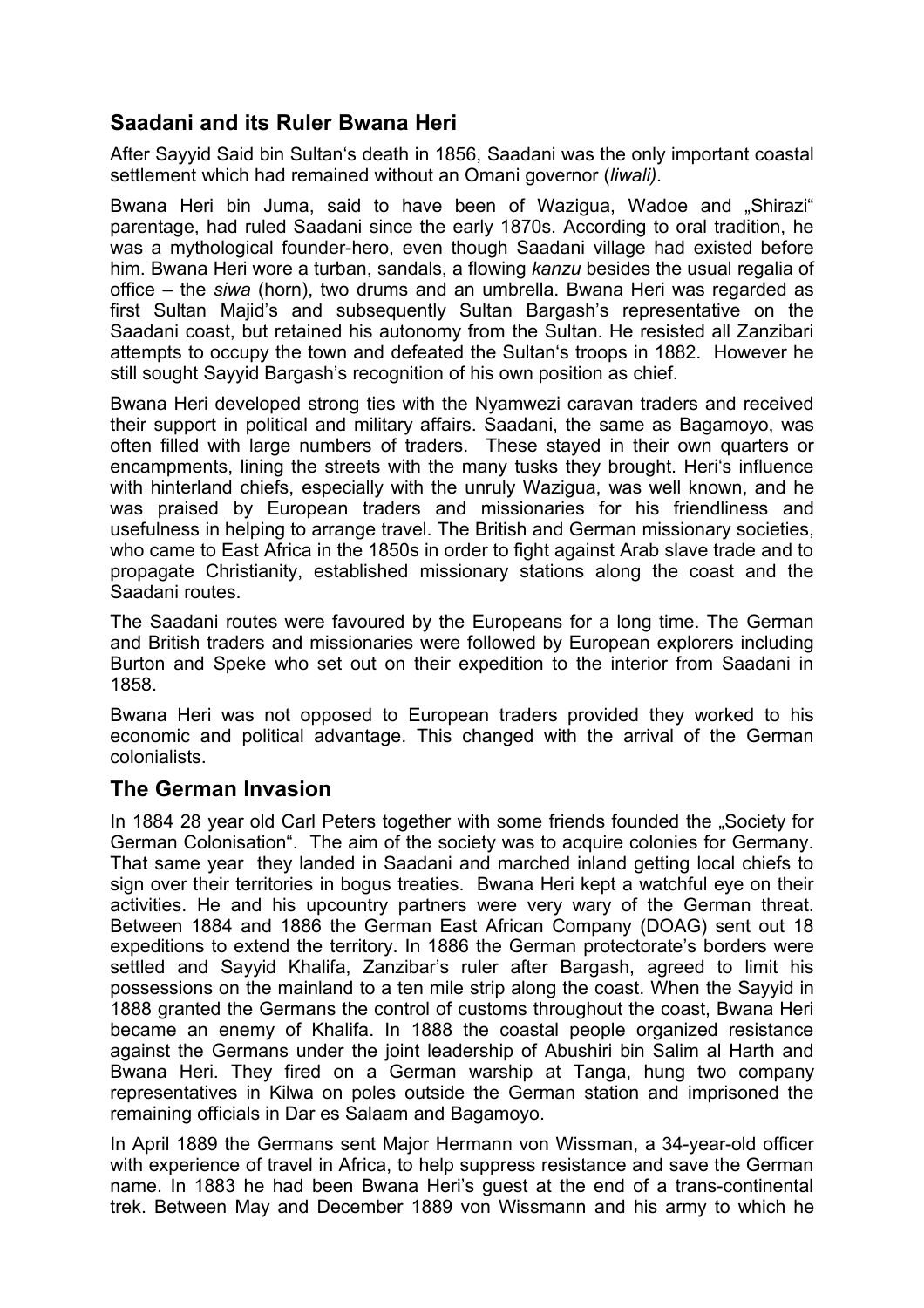had recruited 600 Nubians, 50 Somalis, 350 Zulus from Mozambique and 20 Turks, quickly captured towns North of Dar es Salaam, starting with Pangani. Abushiri escaped inland but was hanged at Bagamoyo in December 1889. On 6th June 1889 Saadani was bombarded and taken by the Germans. Bwana Heri retreated inland where he built a series of forts - one after the other as they were destroyed by the Germans. Sayyid Khalifa's mediation finally enabled Bwana Heri to surrender at Saadani on 5th April 1890. As von Wissmann regarded Bwana Heri as an honourable enemy he told him to rebuild Saadani.

The coastal resistance finally collapsed in May 1890 when Kilwa was taken by the Germans who then established firm control over the area. Several graves from that time are to be found in Saadani to this day. Some might be those of German soldiers, who fell in the fight against remnants of Bwana Heri's troops. Two inscriptions remain:

> James H. Redman Missionary of the CMS Appointed to Mambid Died at Ndumi Feb 29 1892 Aged 43 Years

And

Waldemar Suege

Zollamtsassistent II Klasse

Geb 14 April 1871

Gest 15 Oktober 1900

Saadani's and Bagamoyo's caravan trade went into decline between 1896 and 1902 while Dar es Salaam rose to be the most important entrepot. Commercial agriculture along the coast where crops like rice, sugar and copra had been produced for export to Zanzibar and the Indian Ocean market was destroyed after German invasion. Subsequently many small ports fell into ruin.

The DOAG invested in the construction of railways as well as in huge plantations. These produced cash crops such as coffee, cotton and sisal for the European market. Sisal plantations were set up from Tanga south to Saadani. Following the passing over of the protectorate to the British after the First World War sisal, kapok, cashew estates and cattle ranches were established in the Saadani area.

Ruins of stone houses still bear testimony to the former flourishing conditions. It is reported that the Old Customs House of Bagamoyo was transported to Saadani in 1895 where it was rebuilt as an administrative headquarter. An old *boma*, ie government house, can indeed still be found in Saadani. At present however it is in need of maintenance and repairs. Currently it stands in danger of disappearing completely as local villagers have started dismantling it in order to obtain stones for building and a church is being constructed within the remaining walls.

## **● Saadani Game Reserve**

Saadani Game Reserve (SGR) was conceived by Mr Mahinda the Director of Wildlife in 1966. It was officially gazetted in on the  $24<sup>th</sup>$  January 1969 after he had consulted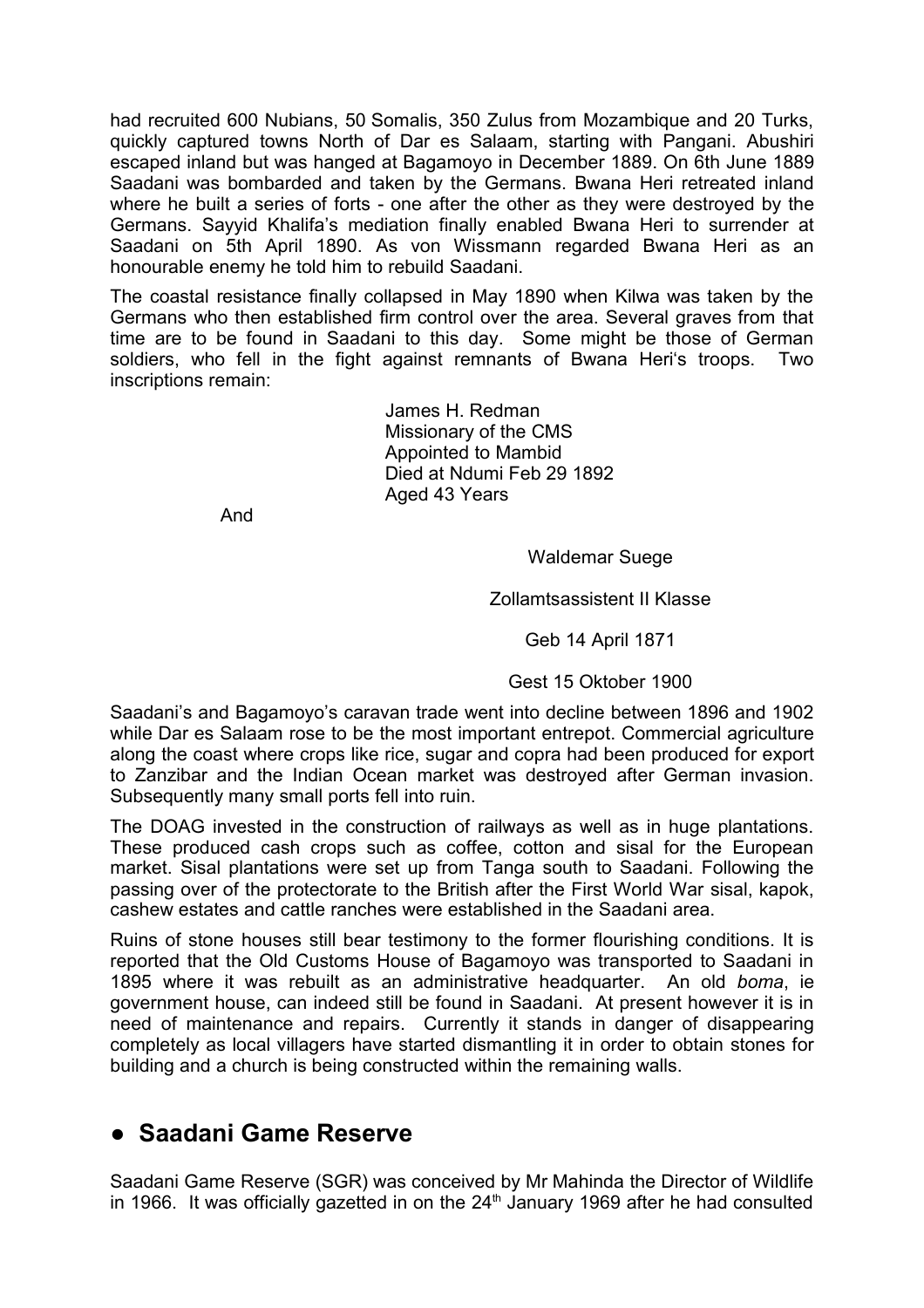the Saadani village elders. These agreed hoping to gain some revenue from the Reserve. Compensation was awarded for the loss of cultivated land taken away for the protected area. When the Reserve was established, a zoological garden was opened as an additional attraction. Further some houses were built by the sea. These were for the use of dignitaries wishing to enjoy a break from Dar es Salaam and who came to hunt by special privilege. One of these, the Saadani rest house is still there and in use by the Reserve's management.

The circa 2000 sq km of relatively intact continuous ecosystem around the Reserve includes Mkwaja North (280 sq km) as well as the Zaraninge Proposed Forest Reserve. The ecosystem falls into the three districts of Bagamoyo in Pwani Region and Handeni and Pangani in Tanga Region.

Saadani Game Reserve was initially roughly 200 sq km large until Mkwaja South, an area of 217 sq km bordering the north of the SGR, was acquired by the Wildlife Division with financial assistance from the European Union in 1996 and annexed to the Reserve. The current Game Reserve is to become a National Park in the near future, whereby both Zaraninge Forest and Mkwaja North may become part of the Park.

Mkwaja North is the remainder of a cattle ranch started in 1952. No longer managed for livestock the last of the cattle were sold in July 2000. The conservation of Zaraninge Forest is the focus of a WWF Lowland Coastal Forest Project. The forest is of great interest to botanists due to the great number of endemic species found within it. Vines, epiphytes and parasitic plants too are present next to the wide variety of forest trees, shrubs and herbs.

On village land coconuts and cashewnut plantations line the Mkwaja – Pangani road to the North-east of the Reserve. The dark green foliage of mango trees give shade in the villages. Commercially grown sisal dominates the landscape to the North of the Saadani ecosystem. In the villages to the West a variety of fruit and vegetables are grown. Pineapples are one of the crops grown in the villages directly bordering Zaraninge Forest.

The flora of the Saadani Game Reserve covers a wide range of both forest and savanna species. The latter are dominated by *Acacia*, *Dichrostachys* and other shrubs which provide good fodder for herbivores. Mangroves are found on the saline soils along the coast. Most of these fall into the families of the Rhizophoraceae, Avicenniaceae, and Sonneratiaceae. Species present include *Avicenna marina, Rhizophora mucronata, Bruguiera gymnorhiza* and *Ceriops tasgal*. Some areas are so saline that only the so-called saltbush and salt tolerant *Sporobolus* grass grow next to wide open salt flats.

Saadani Game Reserve is the only coast based wildlife conservation area in Tanzania. About 30 species of larger mammals are present as well as reptiles and birds, and marine species in the adjacent sea.

Marine species range from over 40 species of fish including 8 species of the Carangidae, warm-water anchovies and other herring-like fish, over jellyfish, cuttlefish, a variety of crabs to prawns and mantis shrimps. Due to the proximity of the Wami River and the shallow waters off Saadani, the fish are adapted to muddy flats such as the sea catfish, *Galeichthys* species. Small sharks presumed to feed off prawns and sting rays occur as well as the Green Turtle, *Chelonia mydas*. Humpback wales and dolphins have been observed off the coast in the Zanzibar Channel and a few years ago a crocodile appeared in Zanzibar which was assumed to have come from the Wami River!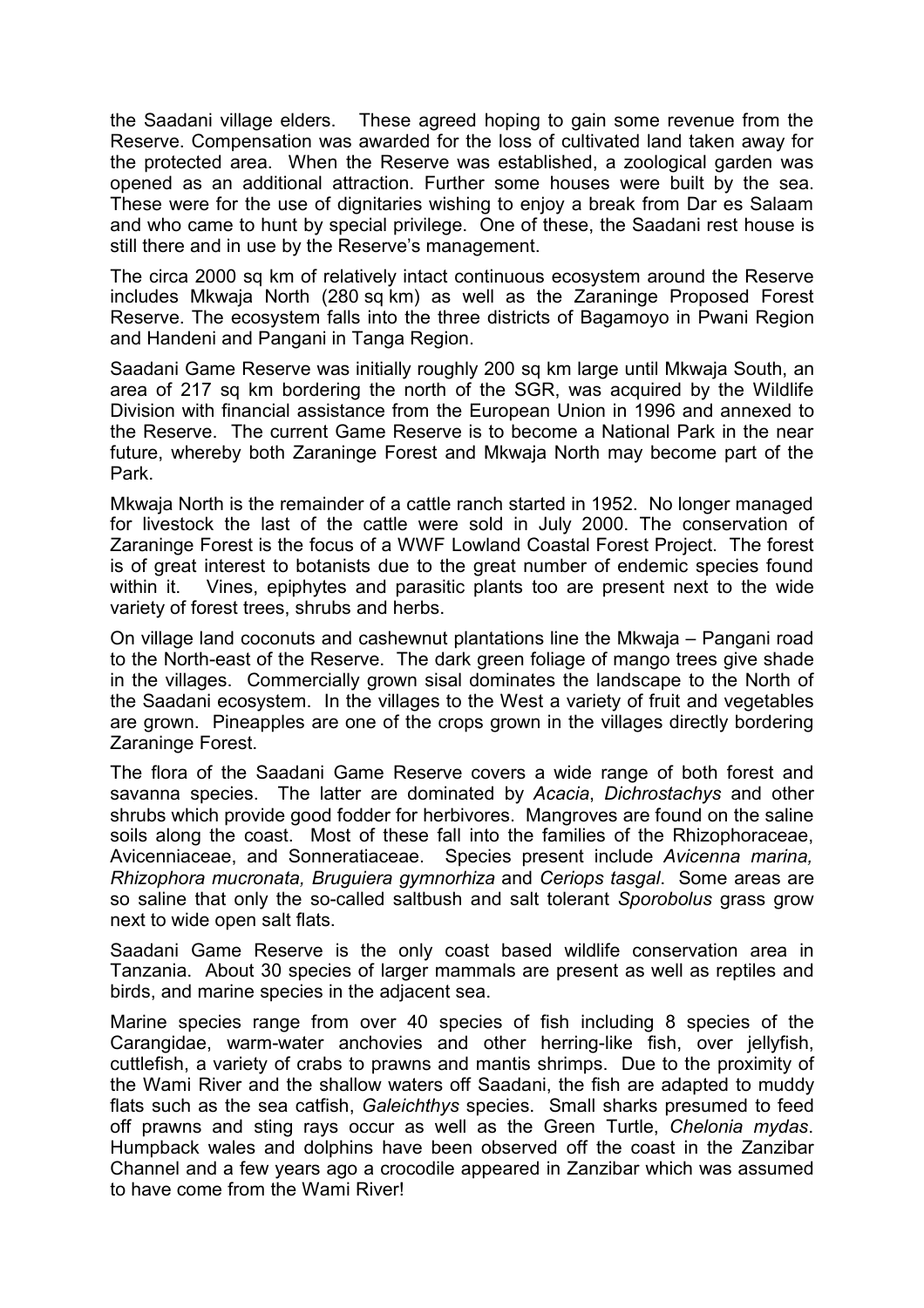The terrestrial fauna is not entirely indigenous due to the species imported in 1968, 1969 and 1974 to stock the zoo: Animals were brought in from as far afield as Arusha and Mbeya. The first 12 animals arrived in August 1968. These were 2 buffalos, 2 wildebeest, 2 oryx and a lioness. In December of the same year 2 eland arrived together with a suni, an elephant and a warthog. More animals were brought to Saadani over the years.

All the animals were kept in cages and fenced areas. One area was referred to as the ``small zoo´´ or ``small fenced area´´. This held several cages and was home to the carnivores. A larger area was used for keeping the herbivores. These were sometimes taken out by game scouts to a feeding ground for grazing. The carnivores on the other hand each had their own particular menu: Each lion was fed 40 kg of either beef or warthog meat per day, hyenas received 15 kg. Jackals were fed 5 kg of beef a day and the ``snake´´, presumeably a python, 10 chickens a month.

Non indigenous species introduced to the area were the oryx and the ostrich – neither of which are found in the area today – as well as the wildebeest, eland, zebra and jackals. A couple of impala too are said to have been introduced from Arusha in 1969. There is no evidence to their presence in the area today, though allegedly in the past they used to occur naturally at the coast between Tanga and Pangani.

Representatives of 18 species indigenous to the Saadani ecosystem too were brought in, covering a diverse range of species, from duiker to lion, leopard and cheetah.

Lions had always been present in Saadani though they had been few in number. In 1977 the zoo had four lions which had come from different areas. The first lion, a lioness, came from Muheza in Tanga Region. She was brought on the 21st August 1968 when she was 4 ½ months old and weighed between 25 and 30 kg. She was named ``Bibi Maendeleo´´ - Miss Progress. The second lion was a male from Kunduchi, Dar es Salaam. He had been in private hands until the owners decided to hand him over to the government. At the age of 18 months, weighing 90 kg he arrived in Saadani zoo on the  $16<sup>th</sup>$  April 1975. His name was "Azimio", Manifesto. The third lion was again a lioness. She arrived from Morogoro Region on the  $20<sup>th</sup>$ November 1975 at the age of three. She weighed 165 kg and was called ``Namha-Mbulinyi´´. The fourth was another male lion from Tanga Region where he had been rescued from a hole. Aged 4 to 5 months he weighed 25 to 30 kg.

In 1977, after inspection of the zoo by the Coastal Region Environment Officer, it was realized that at 138 ha for 120 animals the size of the zoo was too small for the number of animals kept. There was a shortage of food, water and shelter for the game. As no funding was available to increase the productivity of the zoo's land by means of irrigation or to have transport to bring in fodder from outside the decision was taken to close down the zoo and to release the herbivorous animals to prevent their starvation. The carnivores were sold, mainly overseas.

Since the establishment of Saadani Game Reserve conflicts have occured between men and wildlife. Crop damage occurs when game feeds in the cultivated areas. Bushpigs and baboons especially cause a lot of damage eating whole fruit, pulling up plants for their delicious roots and breaking off their shoots. Elephants too cause problems: Though relatively few in number it takes them no time at all to destroy a farmers's long-term investment such as a coconut plantation.

Small boys are often given the responsibility of guarding the fields. Perched on a tree stump or other vantage point they chase away smaller intruders such as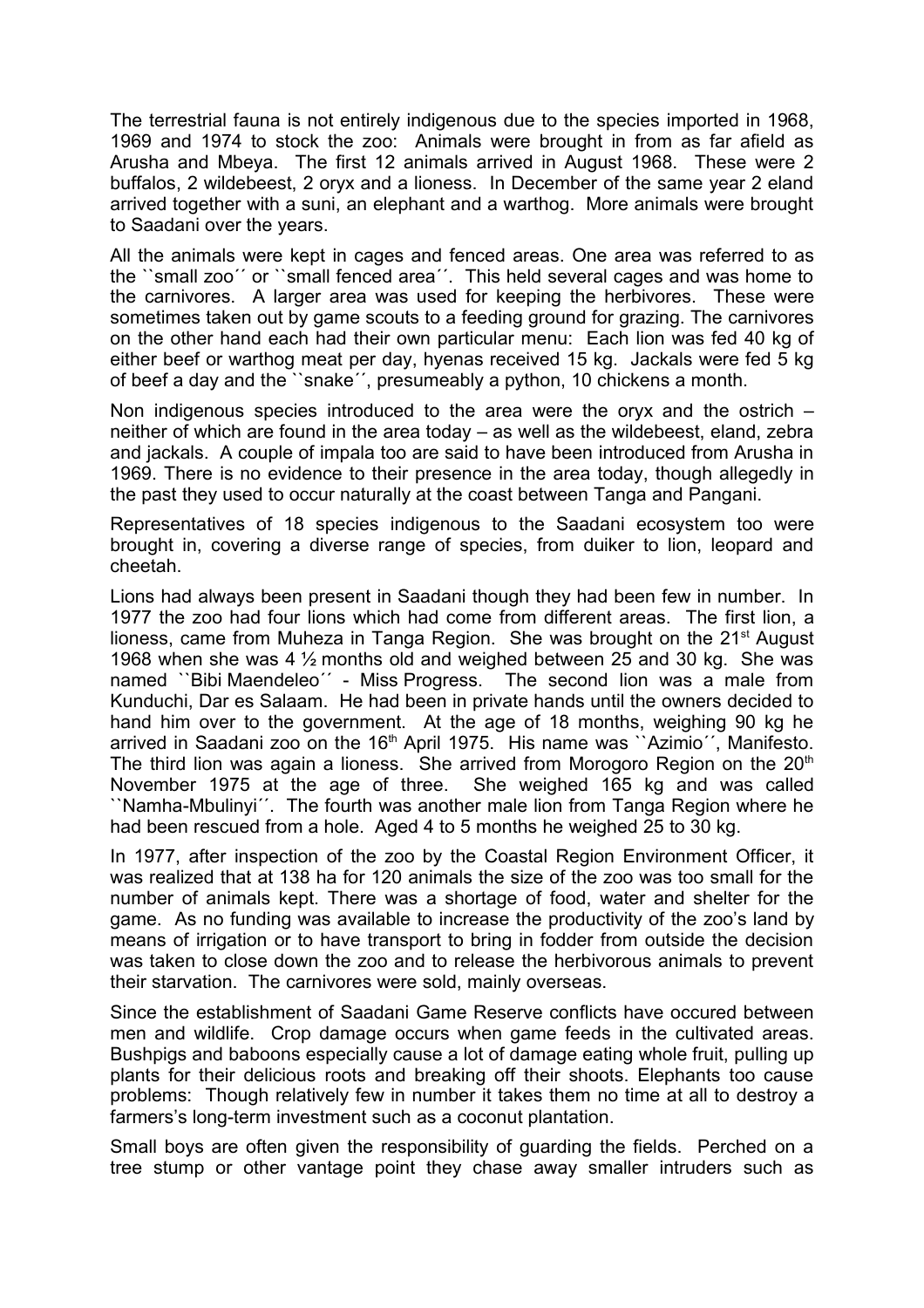baboons with stones. Larger mammals may require the assistance of the Reserve's scouts.

Further conflicts arise over illegal cutting and burning of trees by villagers for building materials, fire wood and charcoal. Poaching too is a problem though this has been reduced by the Reserve's management during the last two years. Conflicts over land are also an issue as people living in adjacent areas feel more and more land is being taken away to be incorporated into the Game Reserve.

Way back in 1969 SGR was the first project area of the Game Division which sought to find a way of achieving development within the bordering villages through the utilization of wildlife and the areas other natural resources. Game ranching and the domestication of wild animals formed part of the projects vision.

In 1998 the Saadani Conservation and Development Programme (SCDP) was started by the Wildlife Division of the Ministry of Natural Resources and Tourism, Tanzania, in collaboration with the German Agency for Technical Cooperation (GTZ), in order to rehabilitate the Reserve and integrate directly adjacent villages into the conservation effort. Since then poaching has decreased and wildlife numbers have increased. Eventually the SGR is to be upgraded to National Park status under the Tanzania National Parks authority (TANAPA) in order to afford the area the highest level of legal protection.

Both the current and the future management of the area have recognized the need for increased communication and co-operation with the surrounding villages.

## **● Wildlife in Saadani**

## **Mammals**

**Elephants**, *Loxodonta africana,* in Saadani are relatively shy so you will be lucky to catch a glimpse of one. The largest of the land mammals male adults grow up to 3 m tall and weigh up to 6 tons. Grown females are a bit smaller, but at up to 3.5 tons not to be taken easily. Elephants are mixed feeders, feeding on grasses and herbs in the rainy season and consuming a higher proportion of woody plants in the dry season. In Saadani they like the taste of coconut palms and will occasionally enter a villager's coconut plantation. The damage a few animals can inflict in a very short time does not make them popular with the plantation owners. Generally the elephants in the Saadani ecosystem and adjacent areas follow the rains so that when water becomes available in the Reserve they too reappear. About 50 elephants are estimated to live in the Saadani ecosystem, mainly in the North.

The common **hippopotamus**, *Hippopotamus amphibius*, lives in the Wami River to the South of the Saadani Protected Area. Hippos live 35 to 50 years during which time males reach a height of 165m and a weight of up to 3.2 tons. The females are smaller, weighing up to 2 tons. During the daytime hippos prefer to stay submerged in water or lie on sandbanks in a gregarious fashion. They can remain submerged for up to six minutes and will often reappear with a huge snorting ``laugh´´. At night they come ashore and wander inland to graze individually, except for females with young who will forage together. A hippo can consume up to 40 kg of grass a night – however this is not so much when one considers their size. The bulls fight each other quite frequently for control of sections of the river and females. Groups of up to 35 hippos have been seen resting on the banks of the Wami.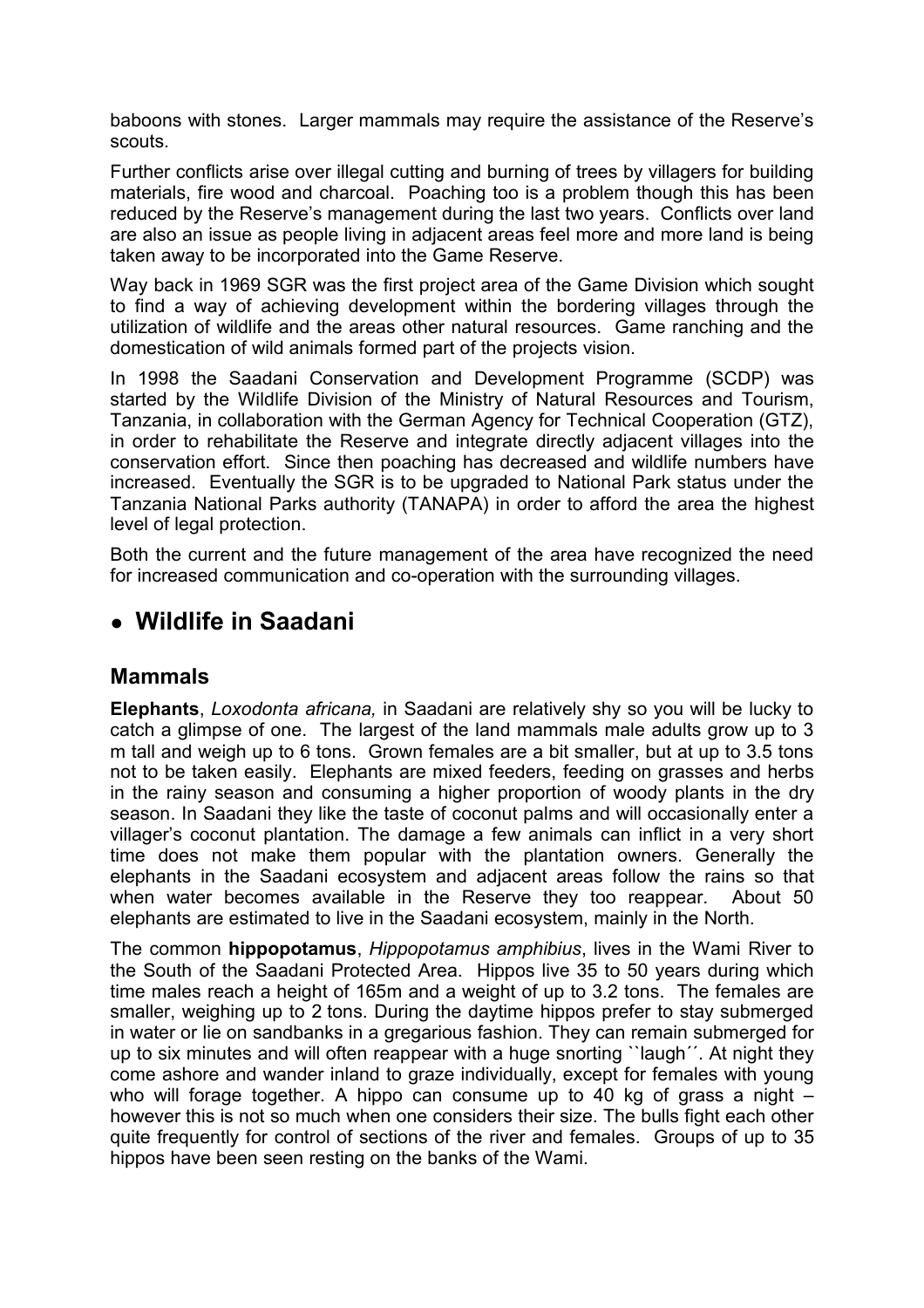*Panthera leo*, the **lion** is also found in Saadani. They are the largest of the African carnivores, adapted to catch mammals such as wildebeest, zebra and buffalo. Many attacks on prey animals are unsuccessful.

The size of a pride's territory will depend on the amount of available prey therein. A pride of lions consists of females and their cubs with the male lions joining a family for several months or years, until other males force them out. Fights between male lions are common, sometimes causing the death of the loser.

Female lions do most of the hunting, but the males will take over the prey and fill their stomachs first. Young lions are the last in the hierarchy to feed from a carcass and when prey animals are scarce, cubs may starve because the older ones, including their mothers, leave them nothing to eat. Cubs can also die because they are deserted by their mothers or killed by males who have recently taken over the pride as part of the male reproductive strategy. Occasionally hyenas will kill a lion cub, but otherwise they have no natural enemies apart from man.

Lions are less popular with the people living around the Reserve than they are with tourists. Sometimes lions successfully preying on livestock have to be shot in areas outside the Reserve. As a whole Tanzania has to account for 200 to 300 human deaths from wild animals annually, another proof of the great sacrifice made by the country for conservation. Fortunately, no casualties have occurred in Saadani in recent years although humans and lions live in close proximity and lions sometimes feed on the goats grazing near Saadani village. Utmost care is advised with all dangerous game, in particular if the visitor is on foot.

**Leopards***, Panthera pardus,* are said to occur in the Zaraninge Forest Reserve and probably live in the Reserve as well. Seldom seen this beautiful animal is mainly nocturnal. Leopards are well adapted to many of Saadani's habitats but prefer dense bush and thickets. They can live in close proximity to humans. Being very efficient solitary hunters, leopards can kill any mammal up to the size of a bushbuck. They also eat fish, insects and birds. Often they will haul their kill up into the branches of a tree and return for feeding. Scratches in the bark show the attentive eye that they are around.

The spotted **hyena**, *Crocuta crocuta*, has two activity peaks: Around dusk and around dawn. When possible the hyena will scavenge and when hunting will go for the most easily available prey. Hyenas can reach a speed of up to 60 km/h and can follow their prey over many kilometers. They are almost entirely carnivorous. In comparison to other carnivores it is a very efficient eater, consuming it's prey almost entirely leaving only rumen contents and horn bosses of big antelopes. A good observer can spot them during the day resting in a bush, a ditch or the shade of a tree. Since the time of Aristotle it was incorrectly believed that hyenas were hermaphrodites, having both male and female organs. Their sexual organs are identical until puberty and it is difficult to differentiate between adult males and females at a distance. They live in large female dominated clans and, in the case of the spotted hyena, mothers provide for their own cubs only. The hyena's whooping call is a sound tyically associated with nights in the African bush and has sent a shiver down many a visitor's spine! The hyena however is very rare in Saadani.

Smaller carnivores occuring in Saadani include the **genet** (*Genetta* spp). A small cat with rows of spots and black and white stripy tails, genets live both on trees and on the ground. Nocturnal they are especially active in moonlight and when hunting will also wait in ambush for their prey: This ranges from bush babies to snakes to grasshoppers.Civets are slightly larger. Their favourite food includes snails. Both are predominantly nocturnal.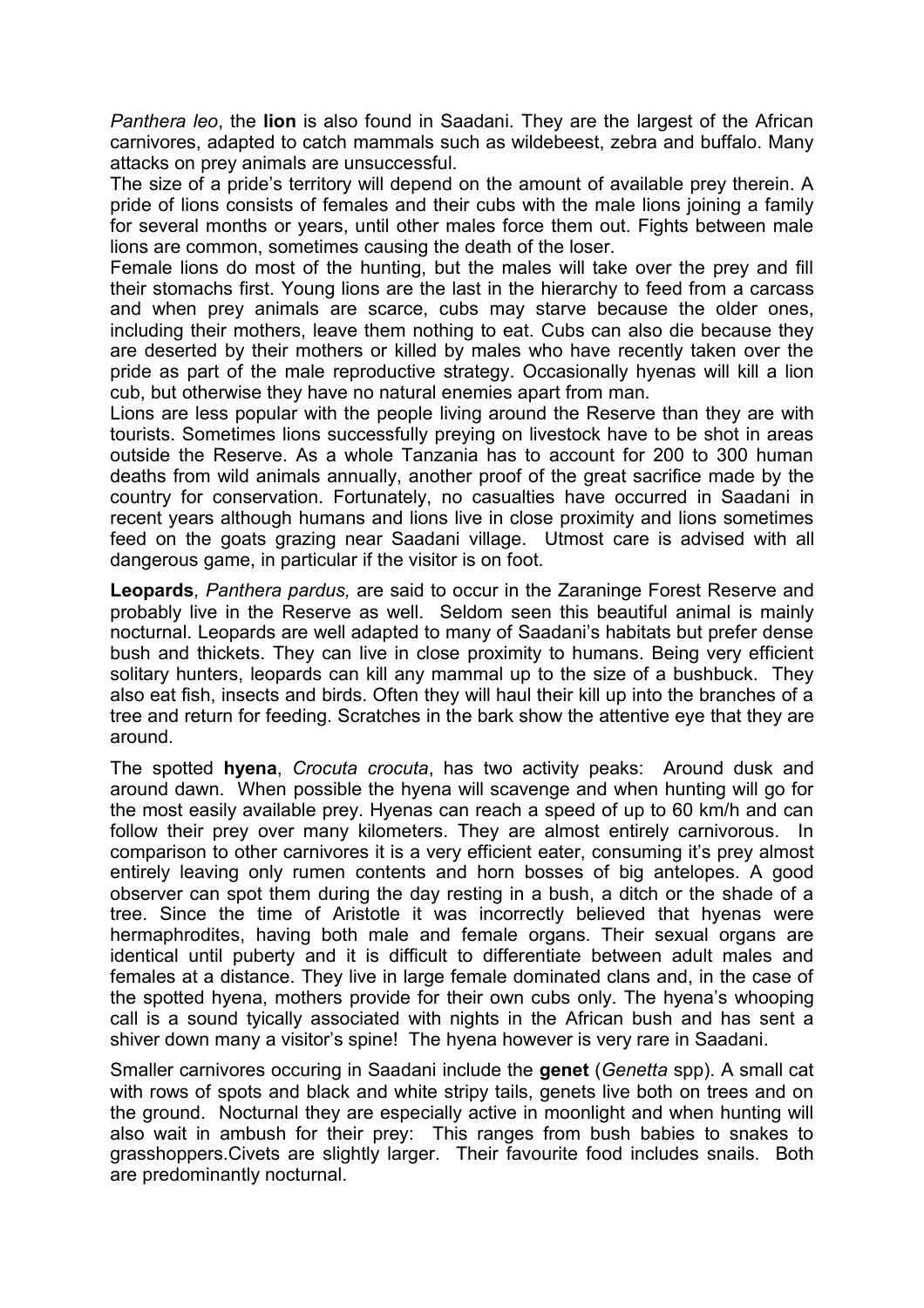The **civet**, *Civettictis civetta*, too occurs. It's feeding habits are omnivorous. A sedentary species with regular habits the civet is nocturnal, solitary and territorial. ``Civetries´´, dung middens, mark boundaries of neighbouring areas. ´When hunting a civet searches out hiding prey, which is captured using the jaws. In cases where dangerous prey is caught, such as snakes, civets will leap out of the way of retaliation darting in and out until the final ``death shake´´ has finished off the prey.

**Wild dogs**, *Lycaon pictus*, and **cheetahs**, *Acinonyx jubatus,* have not been observed in Saadani in recent years.

The Saadani Game Reserve is home to a couple of herds of black **buffalo**, *Syncerus caffer caffer*. These live in large herds of females and young with a coherent social organisation. An individual's location within the herd is an indication of its social status. Dominant animals stay at the front of the herd with better access to food and are usually the larger animals or cows with calves. While she is breeding, a female might improve her location within the herd, but may then have to return to the rear after weaning her calf. A large herd offers the best protection against predators.

Solitary or small groups of bulls run a higher risk of attack from lions, who are the buffalos main enemies. Old bulls normally stay with the herd only temporarily during breeding, as they quickly lose condition when mating and fighting with other males. They leave the herd to regain weight and improve their condition again before rejoining.

Both sexes carry horns and sometimes those of the females are wider than those of the males. However, as female horns are usually slimmer and the "boss" not so pronounced, they can easily be differentiated from the males. Buffalo feed mainly on grass, but as they have the most efficient digestive system of all the East African herbivores, they are adaptable and can also subsist on fibrous plants which other grazers cannot digest.

Before the turn of the century, the buffalo nearly died out due to an epidemic of rinderpest. It was transmitted from domestic cattle brought to Eritrea by the Italians for their Ethiopia campaign. The epidemic swept through the whole of Africa from the North to South and decimated buffaloes and antelopes. About 400 buffalo are estimated to live in the Saadani ecosystem.

The Liechtenstein's **hartebeest**, *Alcelaphus lichtensteinii*, can be observed relatively frequently in the Reserve. It favours drainage-line grasslands in Miombo woodlands as habitat, ideally containing at least two plant communities, access to water and firm footage. The horns of this hartebeest differ from all others and so make it easily identifiable. They are shaped like the letter "S" and are relatively thick and short when compared to the horns of other hartebeest. They usually live in small herds of less than 15 animals and it is thought female Lichtenstein's hartebeest live in harems on the territory of a single male, especially in marginal habitats. Projected population estimations for the Saadani Protected Area from March 1999 estimate the population of hartebeest at about 1000 individuals.

The Saadani ecosystem has a small population of **sable** antelope, *Hippotragus niger roosevelti*. Sable are up to 140 cm in height. Males weigh up to 263 kg and have a brown to black fur differentiating them from the chestnut coloured females. These weigh up to 232 kg. Both sexes have long backward curving horns which can reach a length of 154 cm in some sable species, whereby *H. n. roosevelti* has the shortest horns. Sable are gregarious and live in herds, which are larger in the dry season when water is limiting and which break up into smaller groups when more water and fodder are available.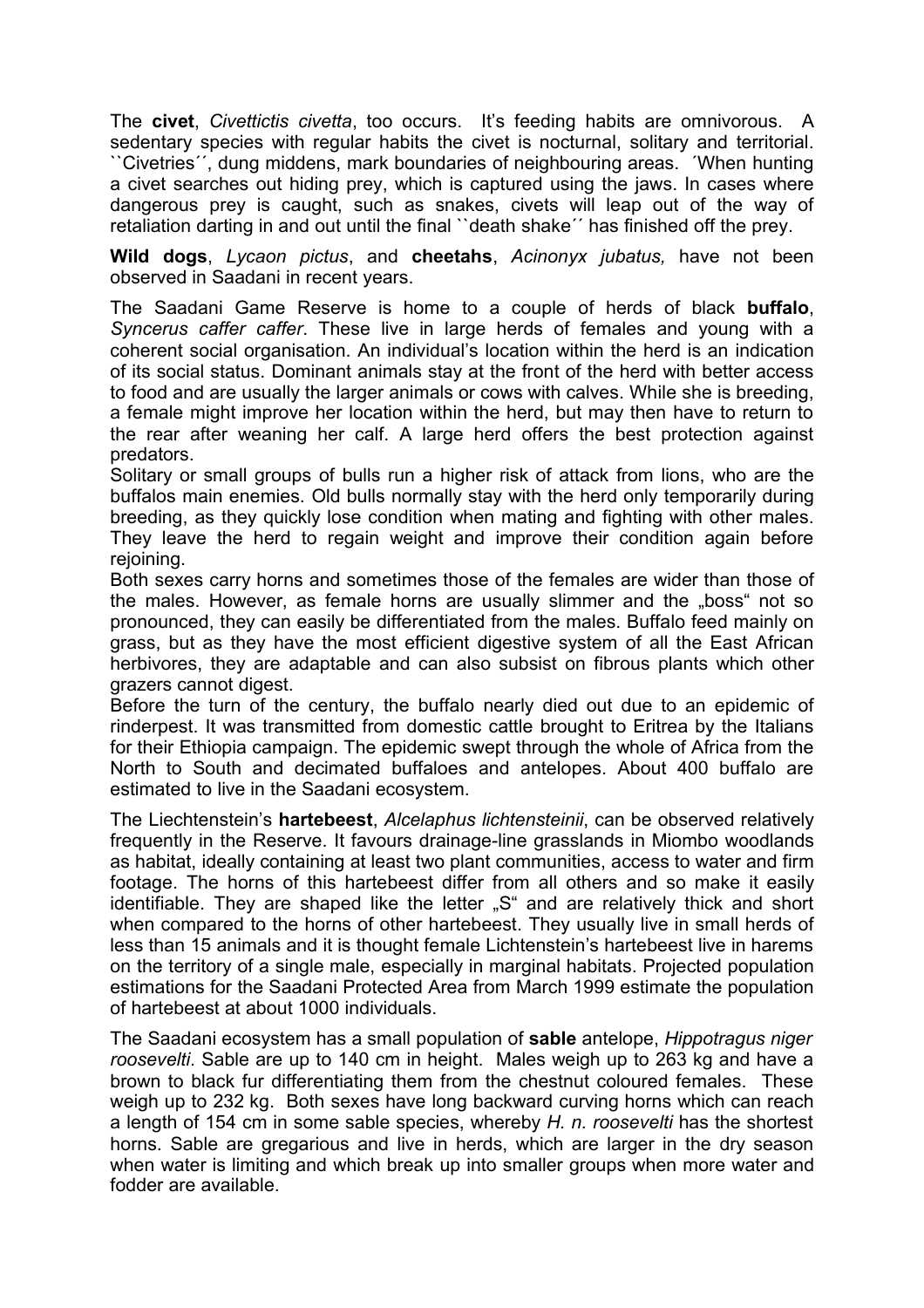Regional differences in sable populations are seen in animal and horn sizes, colouration and facial markings and are thought due to competitive pressures within their favoured habitat, the miombo woodlands. Other sable groupings are found in Southern and Western Africa. About every fifth individual of sable populations in Western and Central Tanzania belongs to the Southern African Sable, thought to have migrated northwards. In these mixed populations up to 18% of the mother genes can differ from individual to individual, without apparent differences in phenology – the greatest difference in genes found in mammals to date.

Recent genetic research conducted by the Berlin based Institute for Zoo and Wildlife Research on behalf of the Wildlife Division and the Saadani Conservation and Development Programme has shown that the Saadani sable as well as the Selous sable right down to the Mozambican border too belong to *Hippotragus niger* subspecies *roosevelti*. This beautiful animal got its name following a hunting expedition of President Theodore Roosevelt and his son Kermit to Africa. Upon return to the US their collection was sent to the Smithsonian Institute where the zoologist Edmund Heller first described the newly found subspecies *Hippotragus niger roosevelti*. These had, until this discovery was made, been regarded as highly endangered. Only about a 120 individuals had been considered to have survived in the Kenyan Shimba Hills. The subspecies has now been taken off the Red List.

In Saadani they occur mainly in and to the West of Mkwaja South. The population is estimated to be between a 100 to 200 head strong in Saadani. The Roosevelt's sable are smaller and slightly lighter in colour than the common *Hippotragus niger kirkii* sable in Central and Western Tanzania, and also have shorter horns.

**Eland**, *Tragelaphus (Tragaurotragus) oryx*, are the largest of all the antelopes with the adult bulls weighing up to 900 kg and the females up to about 450 kg. Despite their size and weight they are magnificent jumpers, leaping more than two meters even from a standing position. They are gregarious creatures, moving around in herds of sometimes up to a hundred animals. Bulls are greyish in colour, particularly when they get older, the females are a light brown. Eland are adapted to most habitats, only avoiding dense forest. In Saadani their number is estimated to be around a hundred.

Eastern Bohor **reedbuck**, *Redunca redunca*, can frequently be seen in the Saadani Game Reserve. They are medium-sized antelopes, yellow-brown in colour above, white on the underside and who have a bare spot, a scent gland, below each ear. Only the males, who are larger in size than the females, have horns, which are ringed and curve forward. Their preferred habitat is in reed beds near swamps, floodplains and drainage-line grassland where they can seek shelter in the long grass. Depending on the prevalent conditions the Bohor Reedbuck is either polygynous in habit, ie one male will look after several (on average one to five) females, or monogamous, the latter especially in Savanna lands. In times of draught or fires they concentrate near water holes and areas where sufficient grass cover remains.

**Bushbuck,** *Tragelaphus scriptus*, are forest dwelling solitary antelopes. The horn bearing males are up to 1 m in height, the females are up to 85 cm tall. They are mainly nocturnal, solitary and hide by day in dense bushland alongside rivers and lakes. Their colour is reddish brown with vertical white bands and white spots on the flanks. They emit a loud alarm bark and live either singly or, in case of females with offspring or subadults, in pairs or small groups. Bushbuck feed mainly on herbs, shrubby legumes and fruit.

**Red duiker**, *Cephalophus* sp, occur in the Saadani ecosystem. Small, reddy-brown antelopes with a rounded back, stronger and longer hind- than forelegs and a crest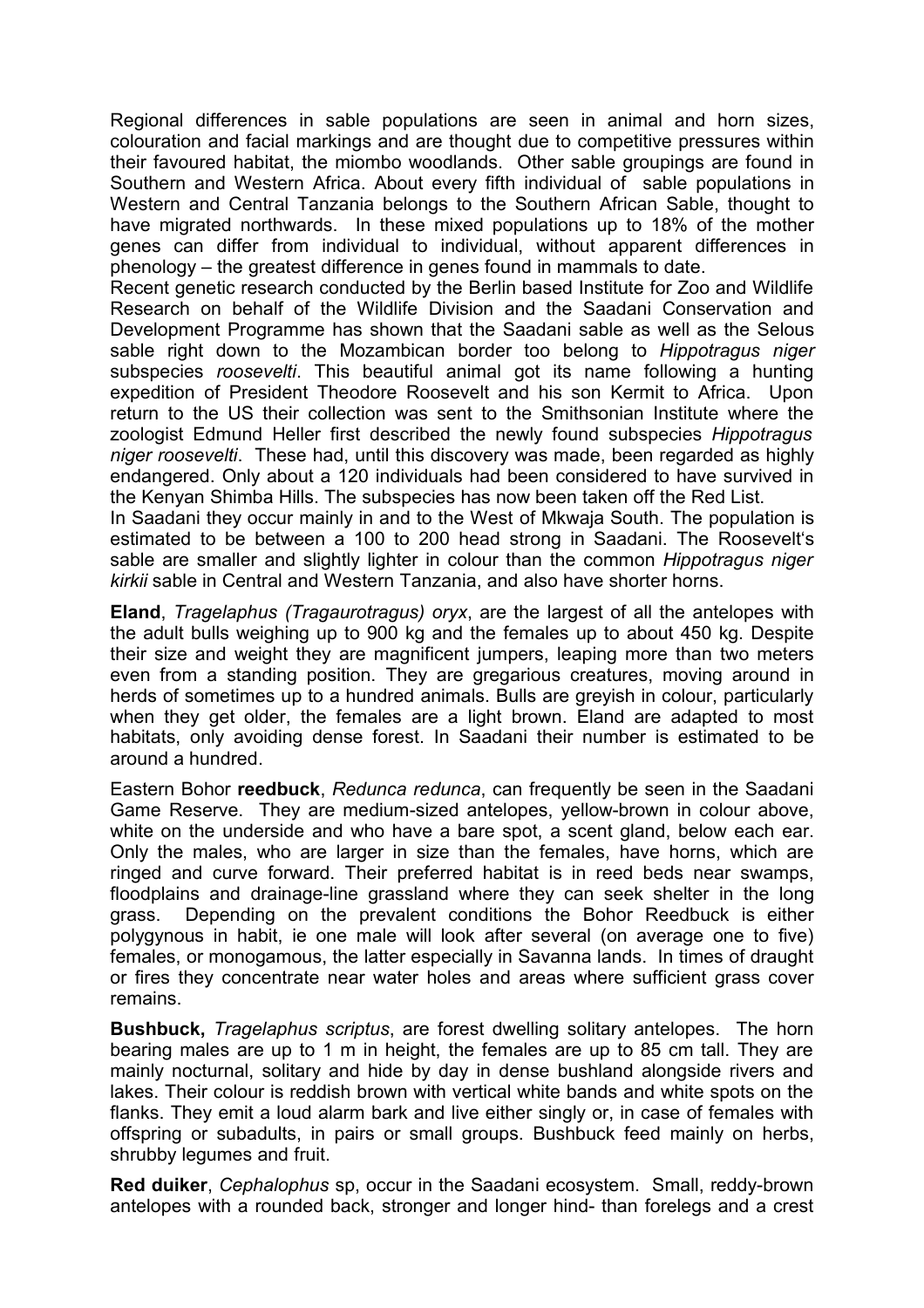of hair almost concealing short horns red duiker tend to seek cover in dense bush and forest. Their build allows them to get through dense undergrowth easily. Duikers differ from all other antelopes in the form of their preorbital glands which can be seen as large swellings on the cheeks.

The duiker tribe, the Cephalophini, has specialized on eating fallen fruit reducing competition in Saadani to the bushpig. The Cephalophini show great evolutionary radiation: The "red duiker complex", viz Estes, 1991, alone contains the very rare Ader's duiker, *C. adersi*, and Harvey's duiker, *C. natalensis harveyi*, as well as Peter's duiker, *C. callipygus*, and the red duiker, *C. natalensis*. Both the latter are considered to possibly be superspecies. Verification of DNA is underway to establish the identity of the Saadani red duiker.

A plains' animal the **Eastern White-bearded wildebeest**, *Connochaetes taurinus albojubatus*, are large antelopes with long white beards and short inward pointing horns best known for their migrations in the Serengeti Region. Roughly 140cm tall and weighing 200+ kg wildebeest species vary in colouration from grey-blue to tan with *C. t. albojubatus* being the lightest variation. Wildebeest tend to form herds of cows and bachelor herds. Calves are able to run within 6 minutes of being born should this be required, the long beard of the mother animal occasionally serving as cover. Mothers recognize their calves by means of scent and will not adopt calves other than their own.

The **common waterbuck**, *Kobus ellipsiprymnus*, occur. Brown in colour it has a white ring-shaped marking on the rump. Standing up to 127 cm tall, whereby the females are slighly smaller, the males have forward curving horns which may be up to 99 cm long. The hornless females resemble the red deer of Europe in appearance. Waterbuck are extremely dependent on water. They live in semiclosed herds whereby a male will tolerate bachelor males on his territory next to his herd of females.

Impala, *Aepyceros melampus*, appear to be absent from the Saadani ecosystem. This is remarkable insofar as the habitat would not seem to rule out the possibility of their presence and they occur in large numbers further upriver of the Wami. A German colonial memorandum on wildlife of the year 1911 states that impala were common everywhere in Bagamoyo District. The apparent absence of the impala from a seemingly suitable habitat warrants investigation. One suggestion by Milevski, 1993, has been that reedbuck and bushbuck together cover the same dietary range and habitat as the impala, hence outcompeting it in the Saadani ecosystem. This is however not very convincing, as in other habitats such as the Northern Selous all three species occur together in high numbers.

**Plains zebra***, Equus burchelli,* too are found in the Reserve. Members of the horse family, their bold black and white stripes serve as excellent camouflage by breaking up their outline. Generally zebra return to the same watering place on a daily basis, travelling no further than 13 km away from this. They feed on coarse, fibrous grasses which are broken down quickly in the rumen and assimilated. As however their food is less nutritive they have to spend 60 % to 80 % of their time awake feeding. Stallions of this species look after 2-5 females.

The **giraffe**, *Giraffa camelopardalis*, is the national symbol of Tanzania. The tallest animal in today's world, their characteristic long necks allow them to browse tall trees using tongues especially adapted for selective browsing. The giraffes horns are formed of cartilage from a layer of skin and only fuse to the skull later. Giraffes are nonterritorial, forming open herds, often also "kindergardens", groups of young looked after by one adult giraffe.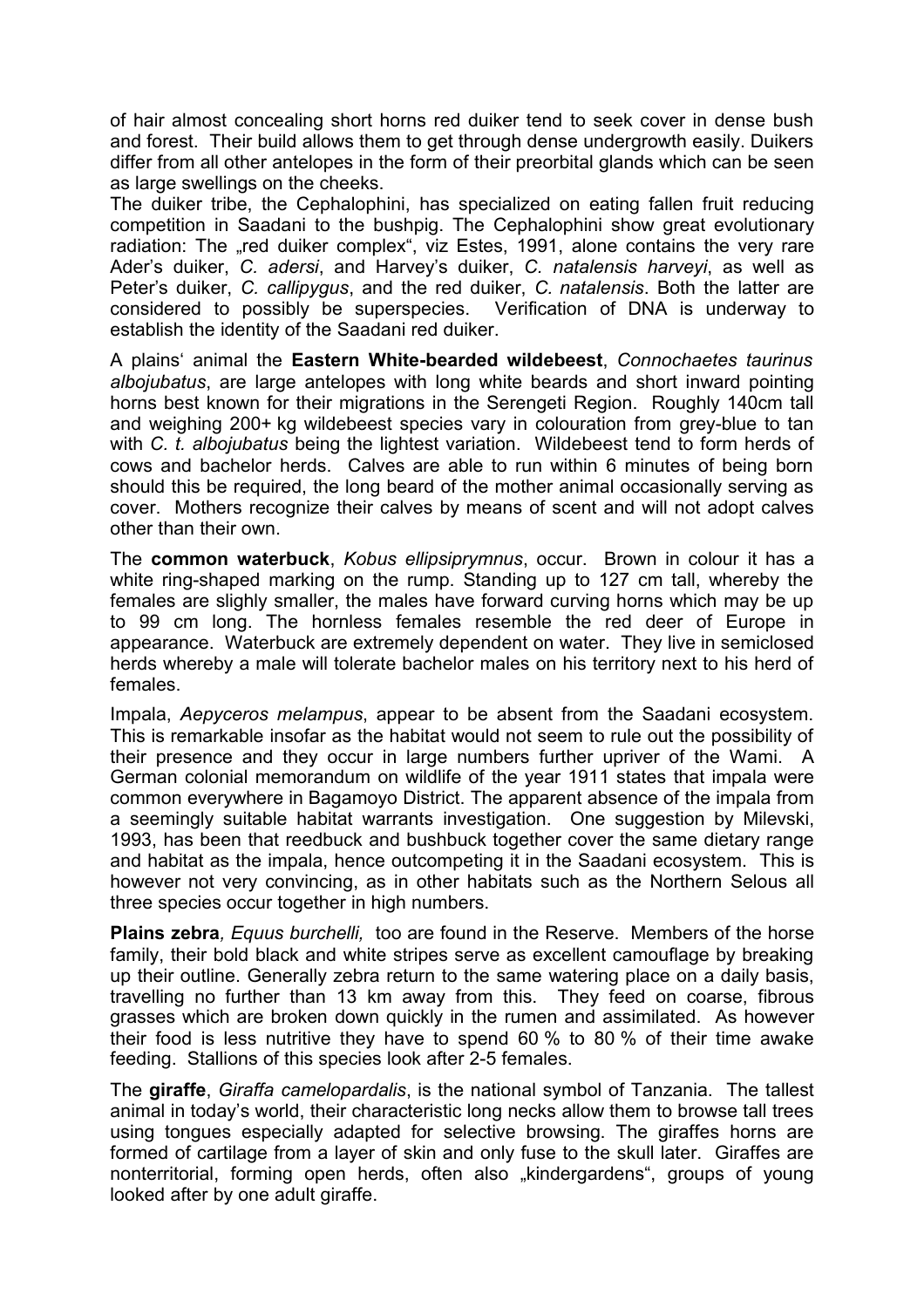Giraffe have a gliding gait and Masai giraffe, *G. c. tippelskirchii*, can often be seen amongst the acacia trees in the Southern part of the game Reserve and around Saadani village. They defend themselves against predators by kicking. Further they have excellent eyesight and can run very fast. These factors combine to make adult giraffes virtually immune to predation.

**Warthogs**, *Phacochoerus aethiopicus*, are diurnal animals and are frequently seen running with their tails up, or kneeling on their front legs, feeding on short grass, roots and fruits. In Saadani Game Reserve they are extremely common. This could be evidence of the Islamic belief of the populations around the Reserve who may be poachers, but would not touch a warthog or bushpig since these, as members of the Suidae are considered extremely unclean, *haram*, animals by Muslims. A warthog's eyesight is poor, so when approached they often take a couple of steps towards the observer before deciding on what to do. Their sense of scent and hearing are well developed. They require water daily and so never move far away from it. Often they spend the night in abandoned aardvark holes. With a bit of experience, one is able to differentiate between the males and the females, as the latter do not develop warts below their eyes. Old males can grow enormous tusks, which are used as formidable weapons against predators.

**Bushpigs**, *Potamochoerus porcus*, on the other hand though very common in Saadani are rarely seen because they are mainly nocturnal and prefer to rest during the day in dense thickets close to rivers or wet areas. Individuals can weigh up to 80 kgs. They are brownish in colour, with white markings on the head and a white mane down the back. They resemble the European wild boar. As with all the pigs, they feed on anything they find, such as roots, wild fruits, eggs, insects or meat.

The **yellow baboon**, *Papio cynocephalus cynocephalus*, the **vervet monkey**, *Cercopithecus aethiopicus*, and the **blue** or **sykes monkey**, *Cercopithecus mitis*, all occur in the Reserve and the neighbouring Zaraninge Forest. After the first rains baboons can often be observed sitting in open grasslands munching on the fresh roots and shoots. Vervet monkeys can frequently be observed amongst the *Acacia zanzibarica* trees. They have a more delicate build, a small black face rimmed by grey fur and a long tail. The blue monkey has a more feline look and darker fur. It can be glimpsed balancing high up in the big evergreen trees of the Zaraninge Forest.

In Saadani Game Reserve the impressive **black and white colobus**, *Colobus guereza*, too can be found moving from tree to tree in family groups. They live in small territories and subsist mainly on leaves, unlike most other monkeys. Black and white colobus tend to specialize on feeding mainly from just one common tree species. They communicate by means of six types of calls, defending and indicating territorial boundaries with displays of jumps.

If you are interested, ask your guide to take you to places where they are known to occur, such as along the Wami River.

## **Reptiles**

The Wami River in the South is home to the **nile crocodile**, *Crocodilus niloticus*. Thought to be the second oldest reptile order after the tuatara, the crocodilian order encompasses the largest reptiles in the world. Three families – Gavialidae, Alligatoridae and Crocodilydae – containing 22 living species represent the order today, amongst them the nile crocodile which grows to a size of up to 12 foot in length. The same as amphibians and fish, reptiles are poikilothermic, ie cold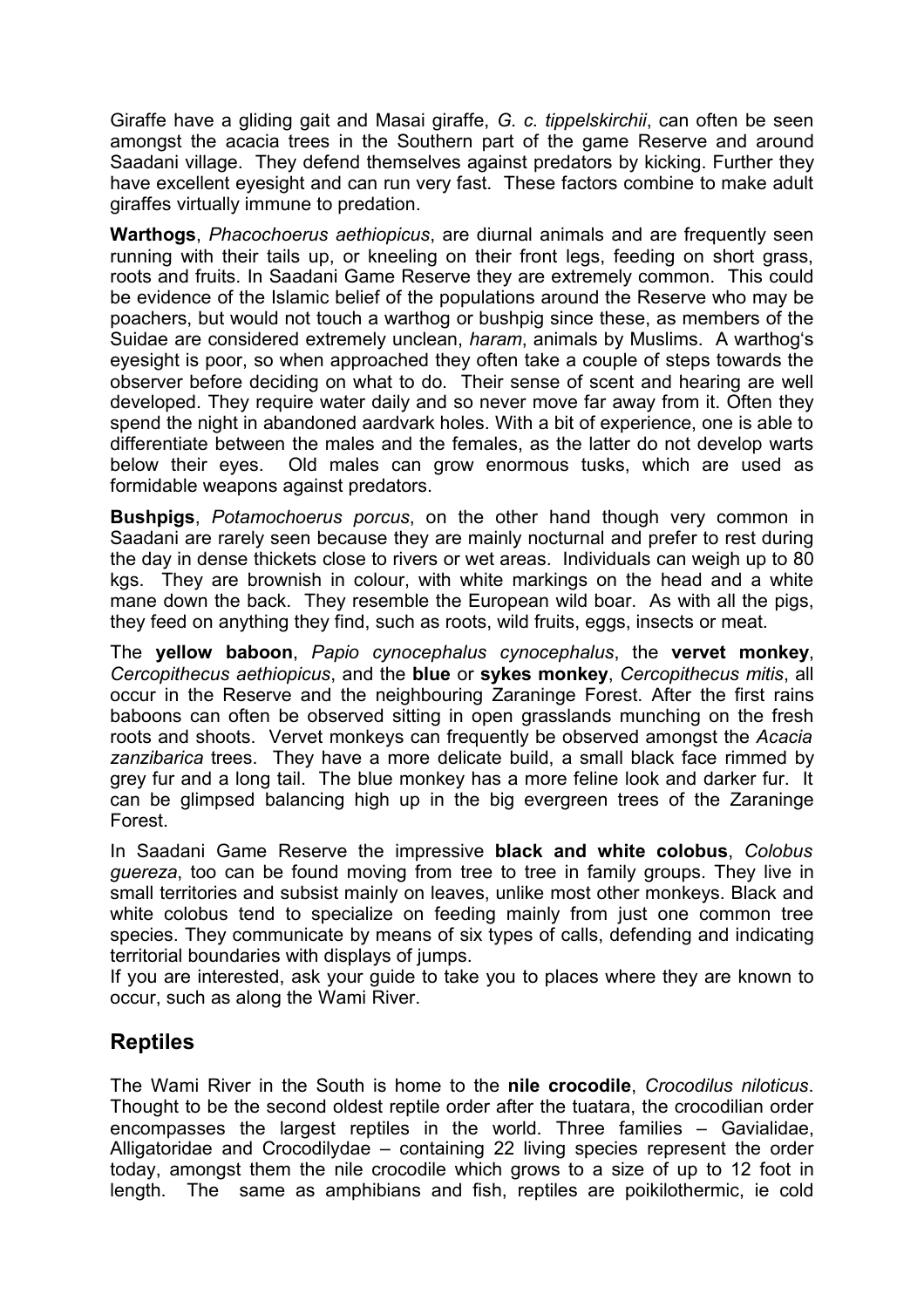blooded terrestrial vertebrates. Unlike modern reptiles crocodilians have completely four chambered hearts as found in mammals. A further trait uncommon in other reptiles is the fact that crocodiles care for their young.

Crocodiles live mostly on fish. They will however also prey upon smaller and even larger animals when these come to the river to drink. Crocodiles lying in shallow water and on river banks are easily mistaken for dead trees. Be very careful if walking by a river and keep a safe distance from the water. A crocodile will swim as close as it can to a possible victim and the ensuing attack is powerful and fast. The victim is flicked in by a stroke of the powerful tail and then drowned or torn apart by a couple of crocodiles spinning their bodies in the water. On land crocodiles walk with their entire body clear off the ground and can move at high speed if necessary. Many human deaths and losses of limbs result from crocodile attacks, especially in areas where settlements are situated on the banks of large rivers.

Crocodiles have always been equated with evil and some of the early European explorers boasted in their books of shooting them by the dozen to relieve mankind of a pest. They are, however, social animals who care for their offspring. After laying and burying the eggs in the sand the female guards them until they are ready to hatch. She then excavates the hatchlings and carries them in her mouth to the water, where they are watched over for up to three months. The same jaws that can twist off the hind leg of a buffalo carcass can carry a tiny soft baby crocodile without so much as a scratch.

Nightcounts conducted upriver starting at the mouth of the Wami River have shown approximately 10 crocodiles per km for the first few kilometers of freshwater. Absolute figures however can be expected to be a lot higher as only part of the population will have been observed.

## **The Green Turtle**

The most common of turtles coming to Tanzania and Saadani to nest is the Green Turtle, the largest of the hard-shelled sea turtles. The Green Turtle gets its name from the colour of its fat. They come to the beaches to lay their eggs. However this is not without its hazards: First the mother turtle needs to reach the beach, past the nets of prawn trawlers, fishing boats and men. Then the site where the eggs were deposited needs to remain undetected: Predators such as civets, mongoose and crabs as well as local people walking from one village to the next along the coast look upon their eggs as a delicacy. A sought after source of highly proteinaceous meat and eggs to the local population, the Green Turtles, *Chelonia mydas*, are eaten by the predominantly Muslim coastal community even though these, the same as the Suidae, are *harãm*, ie islamically prohibited. Finally, having escaped predation and collection, the young hatchlings must get back out to see past all the dangers the mother avoided on her way to the beach.

First however let's take a look at the turtles themselves, their biology and habitats.

#### **What Does the Green Turtle Look Like?**

The Green Turtle grows to about 120 cm in length and can weigh up to 200 kg. The turtle's carapace, the hard shell, protects the turtle from predators. The head is rounded in front and can be up to 15 cm wide and has a single pair of large, rectangular pre-frontal scales just above the nostrils distinguishing *Ch. mydas* from other species. Each of the Green Turtle's flippers, ie limbs, normally only has one claw, sometimes two. They use their fore flippers to swim, motioning these up and down like birdwings, and their hind flippers for stabilization and direction. Adult male turtles have larger front flippers than the females. Black in colour dorsally and white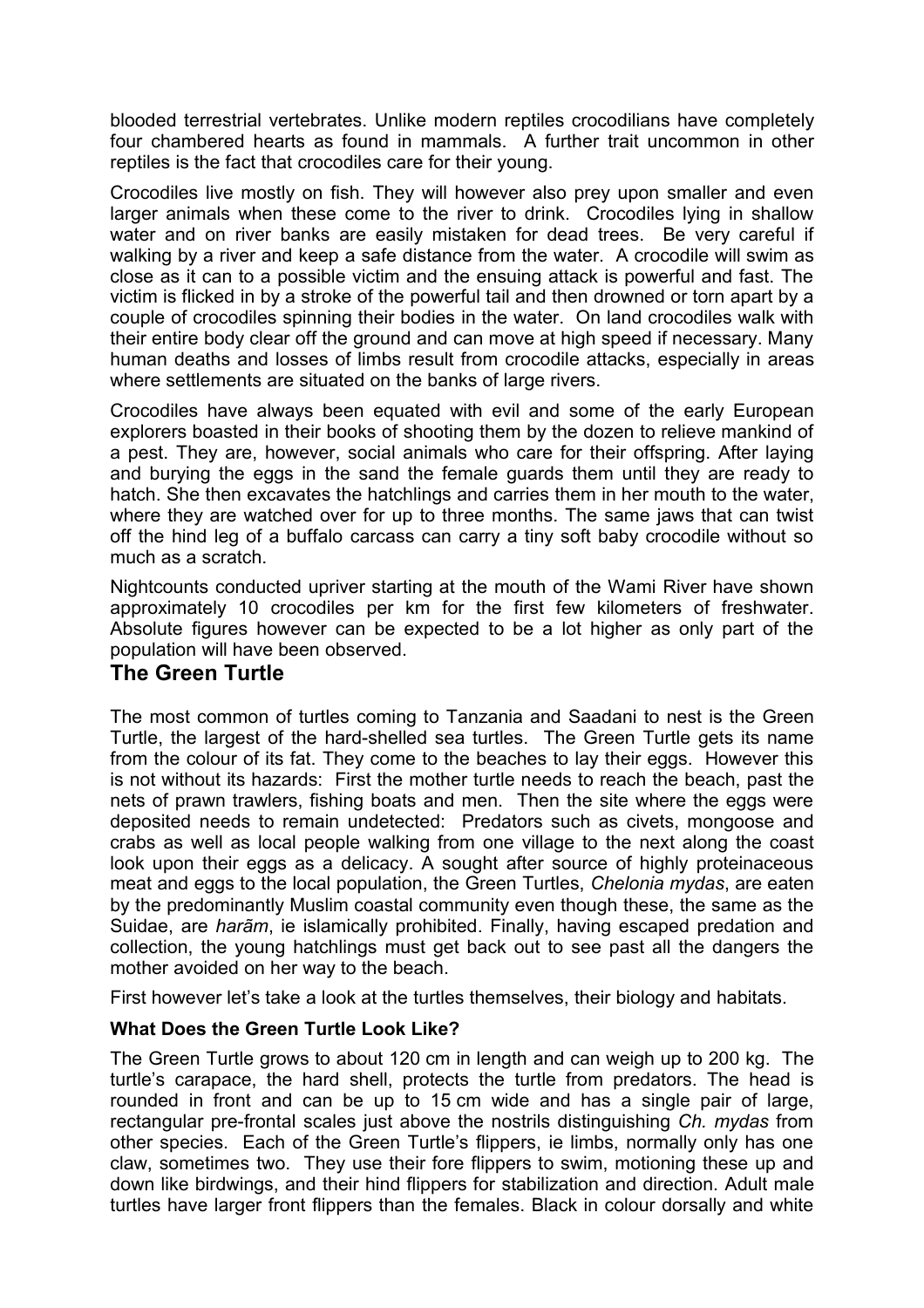beneath as hatchlings, adults are generally brownish above and yellowish underneath. Individual weights of up to 230 kg have been recorded. The width of their tracks left on breeding beaches is between 100 and 130 cm on average. Hereby the tracks are deeply cut with symmetrical diagonal markings made by the forelimbs with a straight tail drag mark running along the center. Turtles can see well under water, are thought to have a very good sense of smell, react to low frequency sounds and like other marine animals have glands to remove salt superfluous to their system.

#### **Distribution and Status**

The Green Turtle occurs in all sub-tropical and tropical seas. Marine organisms which have been around for hundreds of millions of years, turtle abundance in the world's oceans has decreased tremendously from population numbers in the millions in former centuries. Overall turtles are not considered to be gregarious animals.

Now all seven species feature on the IUCN Red List of Threatened Animals, with the Green Turtle listed as Endangered.

#### **Lifecycle**

Each of the seven species of turtles – or eight if the Black Turtle or Eastern Pacific Green Turtle, *Chelonia agassizii*, is considered a separate species - show migratory behaviour and an extraordinary sense of direction allowing them to return to the precise spot of their hatching. Distances covered during migration can be in the thousands of kilometers.

The migratory behaviour for the Green Turtle can be summarized as follows: Young hatch from soft shelled eggs which have been deposited and buried by the mother turtles above the high tide line in suitable beaches. The female digs herself a body pit before laying a clutch of about 110 to 130 eggs, 4 to 4.6 cm in diameter into the egg chamber which she has dug about 60 cm deep in the sand. Afterwards the mother turtle may spend considerable time making false burial marks and throwing sand around on the beach in order to confuse predators. She will return usually three times to the beach at an interval of roughly two weeks and will deposit two to five clutches of eggs. The sex of the hatchlings is determined by temperature of the egg during incubation. Higher temperatures result in more female hatchlings. The period between each successful laying of eggs and the next attempt to do so is the "inter-nesting interval", whereas the period between nesting periods is called "remigration interval" and lasts about 3 to 4 years.

The hatchlings emerge after an incubation period of 50 to 60 days, pushing up through the sand and emerging at dusk. In the darkness they then come out and rush for the sea. Upon hatching the hatchlings leave the nesting beach and begin an open ocean phase. This phase can last for several years before moving to shallower waters. Here the still immature turtles may move from one specific feeding ground to the next depending. Moving to the next "developmental habitat" appears related to the size of the young turtles. However information on how long individuals / species remain in one area of the sea prior to moving on is scarce.

Adult turtles have their own feeding areas: Places rich in jelly fish or seagrass beds and algae, whereby the Green Turtle is the only herbivorous of the seven species. Hereby the turtles are thought to play an important role in nutrient cycling as they feed in nutrient rich areas, encouraging growth in these, and then return to more typically nutrient poor coastal habitats to nest.

The turtles further appear to have specific internesting areas for courting and mating, so-called "breeding stations" in proximity of the breeding beaches. During the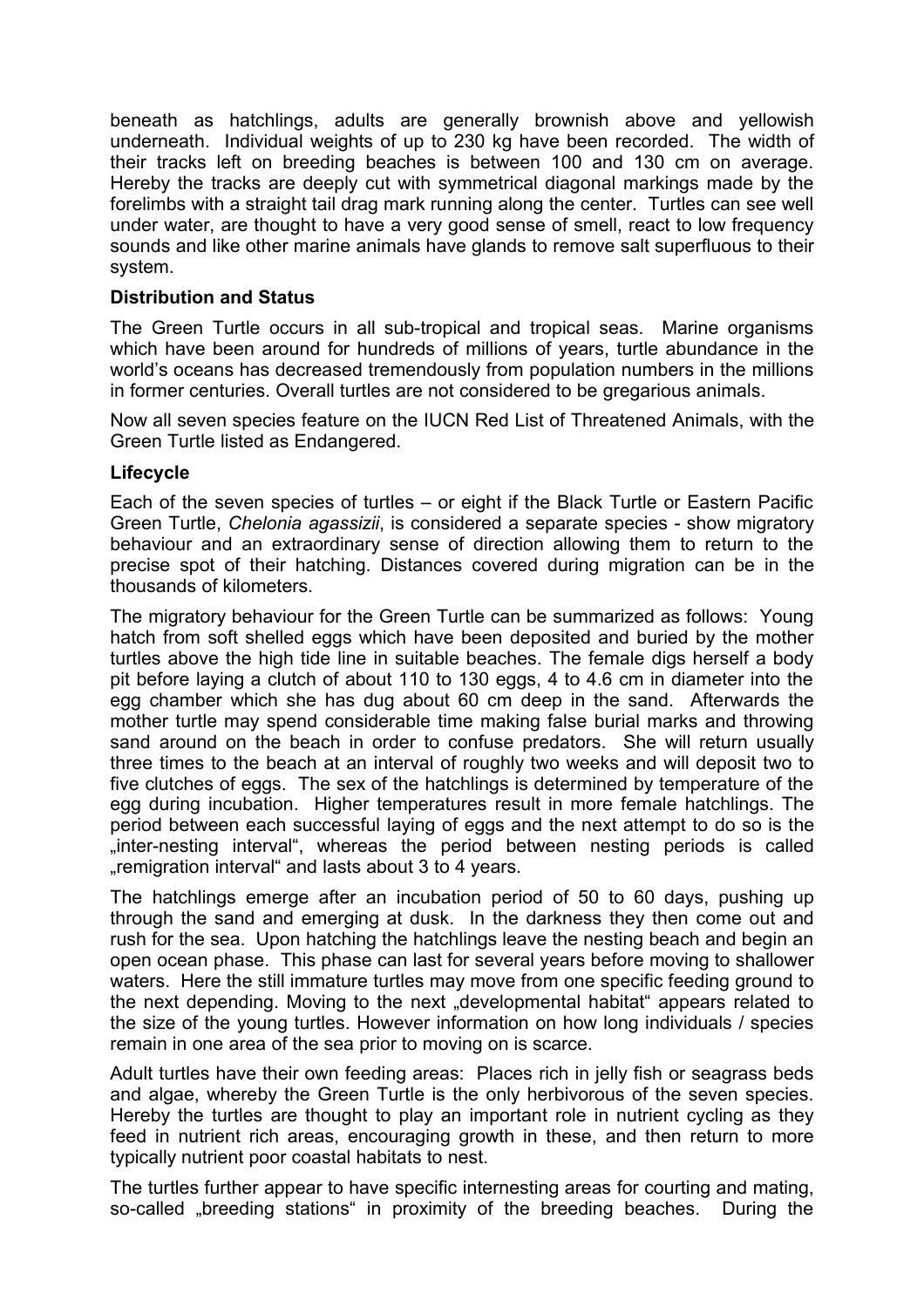reproductive season both male and female adult animals move to the internesting area. Females nest more than once per year. Long-lived organisms with a life span of up to 200 years, first reproduction is delayed. In the wild Green Turtle females lay their first eggs at the age of around 15 years – but some only reach sexual maturity at the age of 50 – and remain reproductive for about 20 years. For environmental reasons not well understood numbers of females returning to lay eggs vary greatly between years. Local variations of nesting season of the Green Turtles along the East African coast, which is generally in the period of March to June, may follow the patterns of the monsoons.

#### **Nesting Site Requirements**

Prefered nesting habitats have an open offshore approach as is given in Saadani and range from large, open beaches to small cove beaches both on mainland and islands. Hereby Maziwi Island off the shore of Pangani to the North-east of Saadani used to provide an important hatching site for the turtles, holding on average 200 out of an estimated 300 nests along this part of the coast. However this in the 1980s eroded and became submerged by the sea.

#### **Threats**

Trawlers, gill nets, dredging, oil and mineral exploration, pollution of the seas as well as intentional and accidental capture threaten the future of turtles worldwide. In Saadani the Green Turtles, and also incidentally the livelihoods of the fishermen in the villages, are threatened by the prawn trawlers operating off the Saadani coastline. These operate without Turtle Exluder Devices, "TEDs": Panels of large mesh webbing in front of the shrimp nets. By-catch, including turtles, are thus prevented from being caught in the actual prawn catching nets and are deflected out of an escape hatch.

Capture of nesting females and the raiding of turtle egg nests constitutes the other big threat to turtles in Saadani. If you are fortunate enough to witness a female turtle come out to lay eggs you may wish to watch her or ensure someone reliable watches her until she has returned safely to sea. You may wish to contact the rangers at Madete Beach so they can ensure safe incubation and hatching of the next turtle generation.

Rubbish from passing ships may cause a turtle to choke to death and / or drown.

#### **So, What is Being Done in Saadani to Help the Green Turtle?**

In 1993 a **Green Turtle** Conservation Project was established at Madete beach 13 km south of Mkwaja village, just south of the Sima River, by the Fox family. Madete beach appears to be the preferred hatching site for the turtles between Dar Es Salaam and the Kenyan coast. Here for several years a hatchery successfully supervised the hatching of young turtles and their return to the sea. Though it is best to leave turtles to hatch from where they were laid, the twice daily collection of the eggs under the programme ensured the survival of the young by reducing collection by villagers. Between 1993 and 1999 a total of 9630 eggs were collected and 8147 hatchlings returned to sea.

## **The Birds and Their Habitat**

**On the Shore**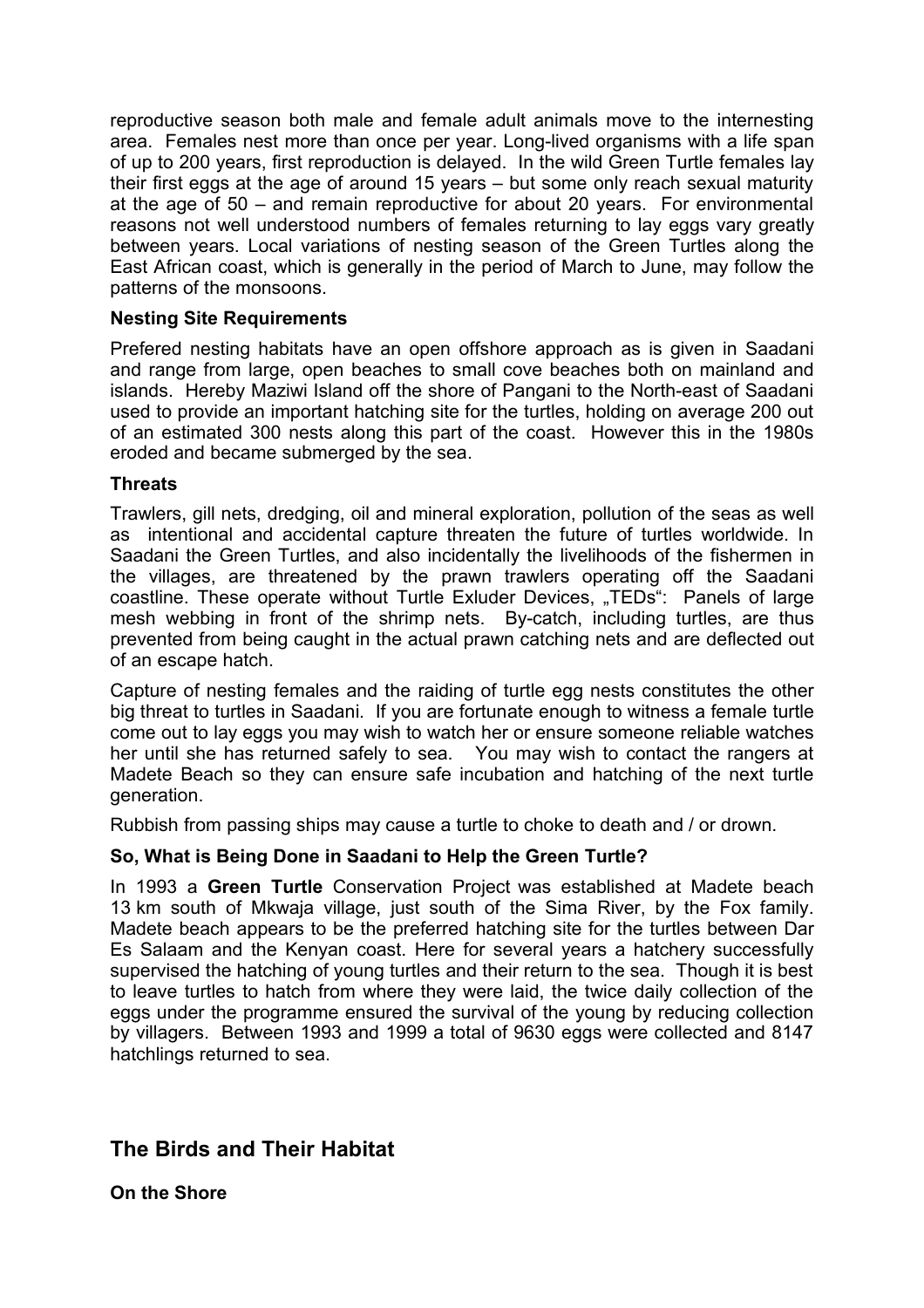In Saadani Game Reserve many marine and fresh water birds can be observed fishing along the shores of the Indian Ocean feeding on fish, crustaceans and algae. Some, such as the **Woolly Necked Stork**, *Ciconia episcopus microscelis*, which is a glossy black stork with a white ruffled neck, will patiently follow fishermen when these return to shore with their nets. **Grey Herons** can be observed standing motionless, up to 1m tall: A diurnal feeder *Ardea cinerea cinerea* has grey upperparts and a black line along either side of the head and plume and is often seen hunting along the shore. Other waders of the Ardeidae family present in Saadani include the **Di-morphic Egret**, *Egretta (garzetta) dimorpha*, a medium sized egret which only occurs in coastal areas. White and dark representatives exist of which the latter are more common and is a darkish egret with white chin and upper throat. This species is sometimes considered to belong to that of the **Little Egret**, *Egretta garzetta*, an entirely white, small egret with black legs and yellow feet also encountered in the area. The feet help distinguish it from the **Great White Egret**, *Casmerodius albus melanorhynchos*, which has black feet and is about the same size as the Grey Heron. White in colour it has a yellow bill which turns black in the breeding season just as its yellow eyes turn red.

The olivebrown **Common Sand Piper**, *Actitis hypoleucos*, a palearctic wader and seasonal visitor to Saadani. A solitary bird, it can be seen teetering along the shoreline.

Species present further include the **Yellow Billed Stork**, *Mycteria ibis*, which has a yellow bill, red face and white feathers and the **Openbill Stork**, *Anastomus lamelligerus*, all black with a bill which when seen from the side shows a gap. **Pied crows** too live in Saadani and can often be observed scouring the beach for edible things brought ashore by the tide.

The **Palmnut Vulture** also known as Vulturine Fisheagle, *Gypohierax angolensis*, with the characteristic big white markings on the underside of their wings when seen in flight feeds on dead fish or the fruit of oil palms. It can be observed along the shore as can **Yellow-billed kites**, with angular wings and forked tail, and a variety of eagles.

#### **The Mangrove Forests**

Mangroves trees are salt tolerant and evergreen. They form tidal forests which grow in the transitional zone below the high water level of spring tides and above the mean low water level. The trees grow to a height of roughly 3 meters and have characteristic thick, rubbery leaves adapted to water conservation in the saline environment as their roots get inundated by sea and brackish water depending on the tide. Depending on species of mangrove, the trees have butt roots or so-called knee roots rising in arches from the underlying slick. Young shoots grow from propagules, ie long seeds, which remain stuck upright in the mud upon falling from the mother tree.

Mangrove forests provide a resting and feeding place for many bird species, bats, monkeys, hippos and wild pigs. They are also utilized by humans, primarily for construction poles, dhow masts and firewood, especially to produce lime, salt and dried fish. According to the Forestry and Beekeeping Division mangrove forests cover about 7392 ha in Bagamoyo and Pangani Districts in 1991.

A close relative of the storks, the **Hamerkop**, *Scopus umbretta*, a medium sized reddy brown bird, whose crest shape gives it the name of "hammer head" can frequently be seen fishing near watercourses and water holes in the Reserve. The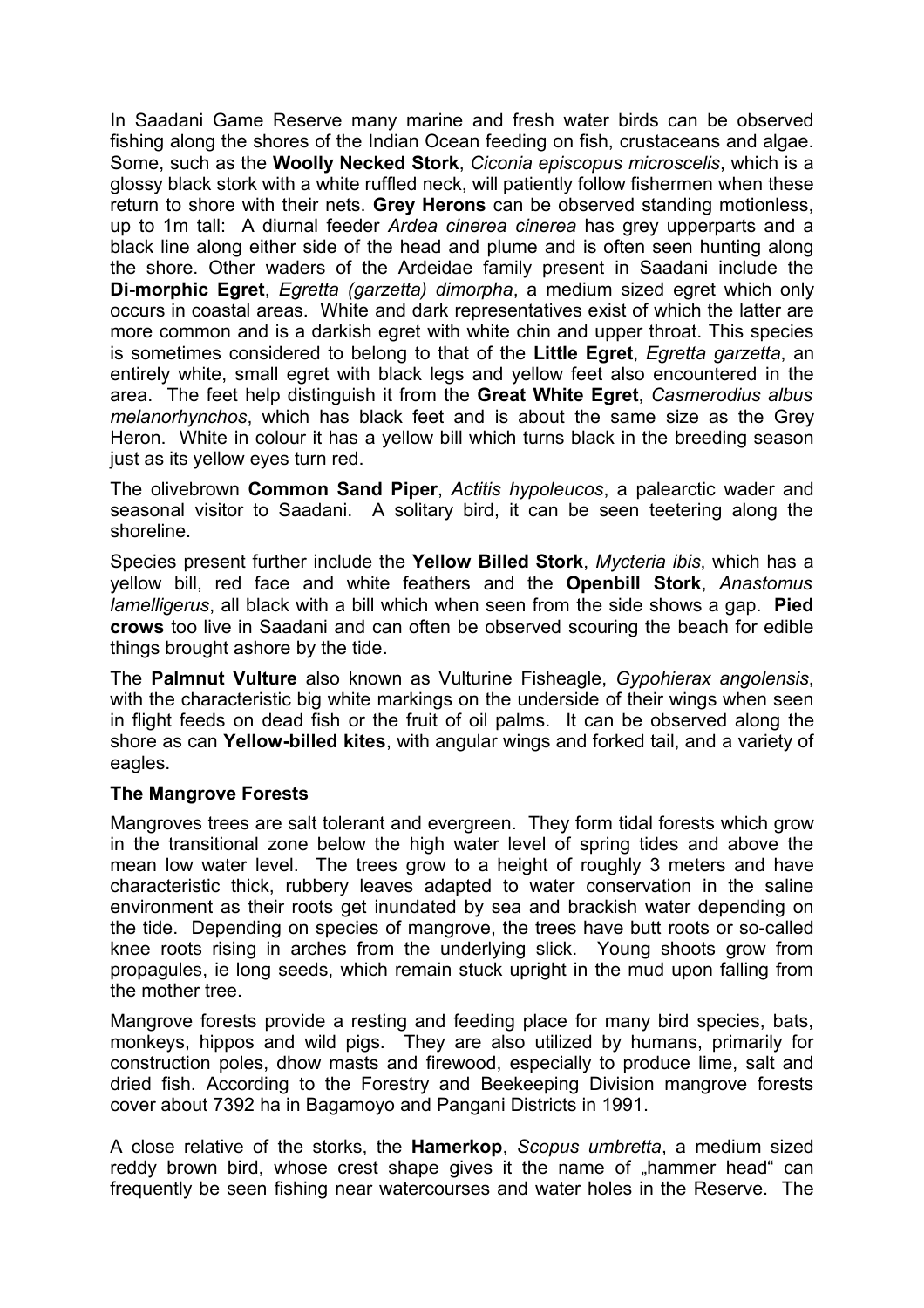only member of the Scopidae, it builds huge nests in trees near water. **Pied** and **Malachite Kingfishers**, can be seen, the former hovering prior to dropping spear-like into the water in hunt of prey, the later a colourful flash darting across. **Spoonbills** too occur in the Saadani ecosystem and can be seen along the Wami **River** 

#### **The Sandriver Inlets, Creeks, Salt Pans and Bare Saline Areas**

Salt pans and bare saline areas cover about 4827 ha in Bagamoyo and Pangani Districts. Some of these are also located within the Saadani protected area. Characteristically they are stretches of sand and flimmering heat, of fatamorganas giving an illusion of water making the palmtrees float in the background, bordered by pink flowering desert roses.

#### **At the Saltworks**

The picturesque **Flamingo**, *Phoenicopterus* spp, with their pink and white plumage can be seen at the saltworks. Both the Greater and the Lesser Flamingo can be seen here. Tall and slender birds with webbed feet and beaks which are flattened above and bent downwards sharply at the middle. These they use as filters, pushing mud and water out with their tongues. Lesser Flamingo feed on algae and Greater Flamingo on invertebrates. Both species fly in V formation whereby the Greater Flamingo make goose-like sounds as opposed to the higher pitched "guirrrik" of the Lesser Flamingo.

#### **In the Savannah and the Acacia Woodlands**

The term savannah encompasses both grassland and open woodland. Further within Saadani Game Reserve there are areas of very dense Acacia woodland. These are mainly composed of *Acacia zanzibarica*, with a yellow bark and big round white thorny knobbles.

In the areas of open country seedeatering birds are commonly found. As in the other habitats too a variety of "LBJs", i. e. "Little Brown Jobs", await the keen birder. More easily identifiable is the **Cattle Egret**, *Ardeola ibis*. A gregarious small egret slightly yellowy in colour the Cattle Egret is often found close to buffalo or elephants catching insects disturbed by these.

The **Collared Pratincole**, *Glareola pratincola*, is an insectivorous bird of the flat open country which breeds in the rains, as do many others, who in many cases change colouration such as the widow birds and bishops during this time. The **Temminck's Courser** too is found in Saadani.

The **African Broad-billed Roller**, *Eurestomus glaucutus*, also known as the Cinnamon Roller likes perching on tall trees. Predominantly orangey-red in colouration it has a broad yellow bill. Often it can be located by its hoarse call. The colourful **Lilac-breasted Roller**, *Coracias caudata*, which feeds on large insects and lizards is found in the Acacia woodlands and individuals are also usually seen perched on a vantage point. The bird life of Saadani further includes the **Fork-tailed Drongo**, a black and shrike-like bird which catches prey insects in flight before returning to perch**. Crested Frankolins, Red necked Spurfowl** and **Guineafowl** too occur.

Scimitarbills can be seen: Their long, narrow, downward curving bill gives them their name. **Green Wood-hoopoes**, *Phoeniculus purpureus*, slender dark birds with white dots on their wings and a scimitarlike beak bright red in adults may be glimpsed flying between trees or snaking their way up a tree's trunk in pursuit of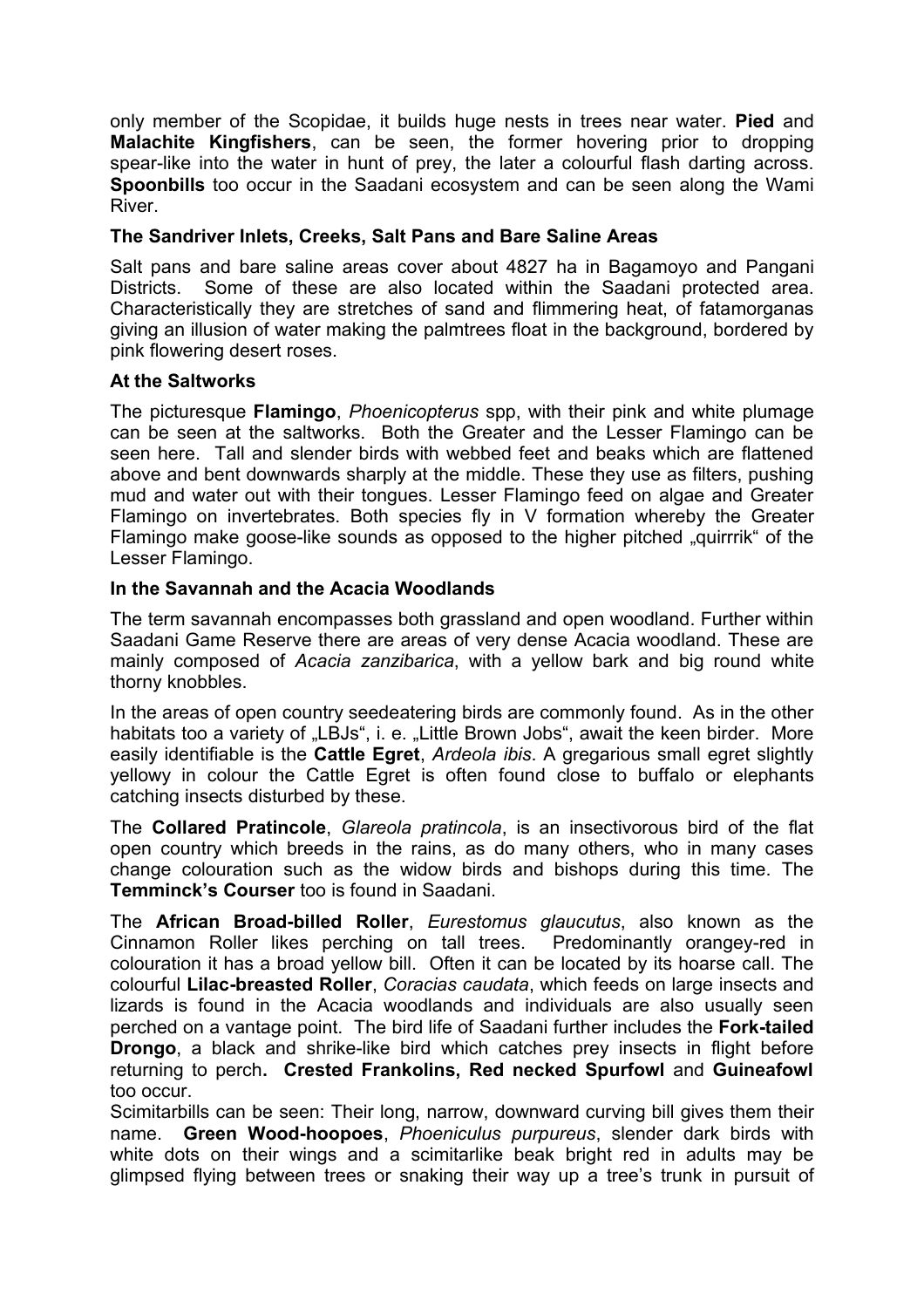prey. To escape detection from the observer they tend to seek the far side of the trunk or branch.

*Bucorvus leadbeateri*, the **Southern Ground Hornbill** is mainly terrestrial in habit. Big black birds with red and blue facial colours Ground Hornbills travel in groups consisting of a dominant male and his partner, usually accompanied by juveniles or adult relatives which assist in feeding young birds. Upon take-off and in flight their white wing tips are well visible. The Ground Hornbill feeds on insects but also on small reptiles and mammals. The **African Grey Hornbill**, *Tockus nasutus*, is an omnivorous bird with a large bill characteristic of the Bucerotidae. As its name says this species is tawny brown to grey in colour. It can often be heard calling and can be observed flying from one group of bushes to the next frequently. In many species of hornbill the female gets built into the nest by the male in the breeding season and is fed by him through a small opening in the nest wall. Upon moulting which takes about a month the female leaves the chicks to reseal themselves in the nest with excrement.

Colonies of **Village Weavers** can be found in the west of the Reserve and occasionally a **Secretary Bird**, *Sagittarius serpentarius*, striding in search of food is encountered. A large grey bird with long feathers reminiscent of pens stuck into a scribes coiffure in days gone by it feeds on insects, rodents and reptiles, the latter which it stamps to death.

Occasionally a **Chanting Goshawk**, can be observed flying between the open stands of trees as can **Dickinson's Kestrel**, *Falco dickinsoni*. The **White-backed Vulture**, *Gyps bengalensis*, can be observed rising on the thermals, soaring high in order to get a good view. It is easily recognized by the white triangle visible on its rump while in flight. **Bateleur Eagles**, *Terathopius ecaudatus*, and the **Southern Banded Snake Eagle**, *Circaetus fasciolatus*, a stocky brown eagle with narrow bars across its underparts and four dark bands across the tail – as opposed to the rarer Banded Snake Eagle, *Circaetus cinerascens*, which only has a single broad white band across a shorter tail, can be seen. **White-headed Vultures** and **Martial Eagles**, who prey on carrion and small reptiles, have been observed as have the **Long-crested Eagle**, *Lophaetus occipitalis* and the **African Crowned Eagle**, *Stephanoaetus coronatus*. Both of the latter are well described by their name: The former is an eagle of dark, almost black, brown colouration with several long feathers at the back of its head, the Crowned Eagle is lighter in colour its head giving a square impression due to short feathers apparently crowning its head.

**Namaqua Doves**, *Oena c. capensis*, **Emerald Spotted Wood Doves**, *Turtur chalcospilos*, **Blue-naped Mousebirds**, *Urocolius macrourus* and **Speckled Mousebirds**, *Colius striatus*, are all found in the Reserve. As is the **Mombasa Woodpecker**, *Campethera mombassica*, easily thought to be the Goldentailed Woodpecker, *Campethera abingoni*, which occurs in the West, eg Serengeti and Arusha National Parks. *C. mombassica* is relatively common in coastal forests. Golden-green above it is yellowy with dark streaks below with a dull yellow tail barred with brown stripes across. Males have red on their crown feathers and the back of their neck as well as red and black malar stripes. Further the colourful **Little Bee-eater**, *Merops pusillus*, a small green bee-eater with yellow throat patch and black eye stripe up to 16cm in size can often be observed. One of the most abundant of African bee-eaters the Little Bee-eater generally occurs in pairs or small family groupings in open country with scattered trees and bushes. Brown and green **East African Brown Parrots**, *Poicephalus m. matchiei*, occur in flocks. In this subspecies of the Meyer's Parrots adults have a yellow band across the crown and on the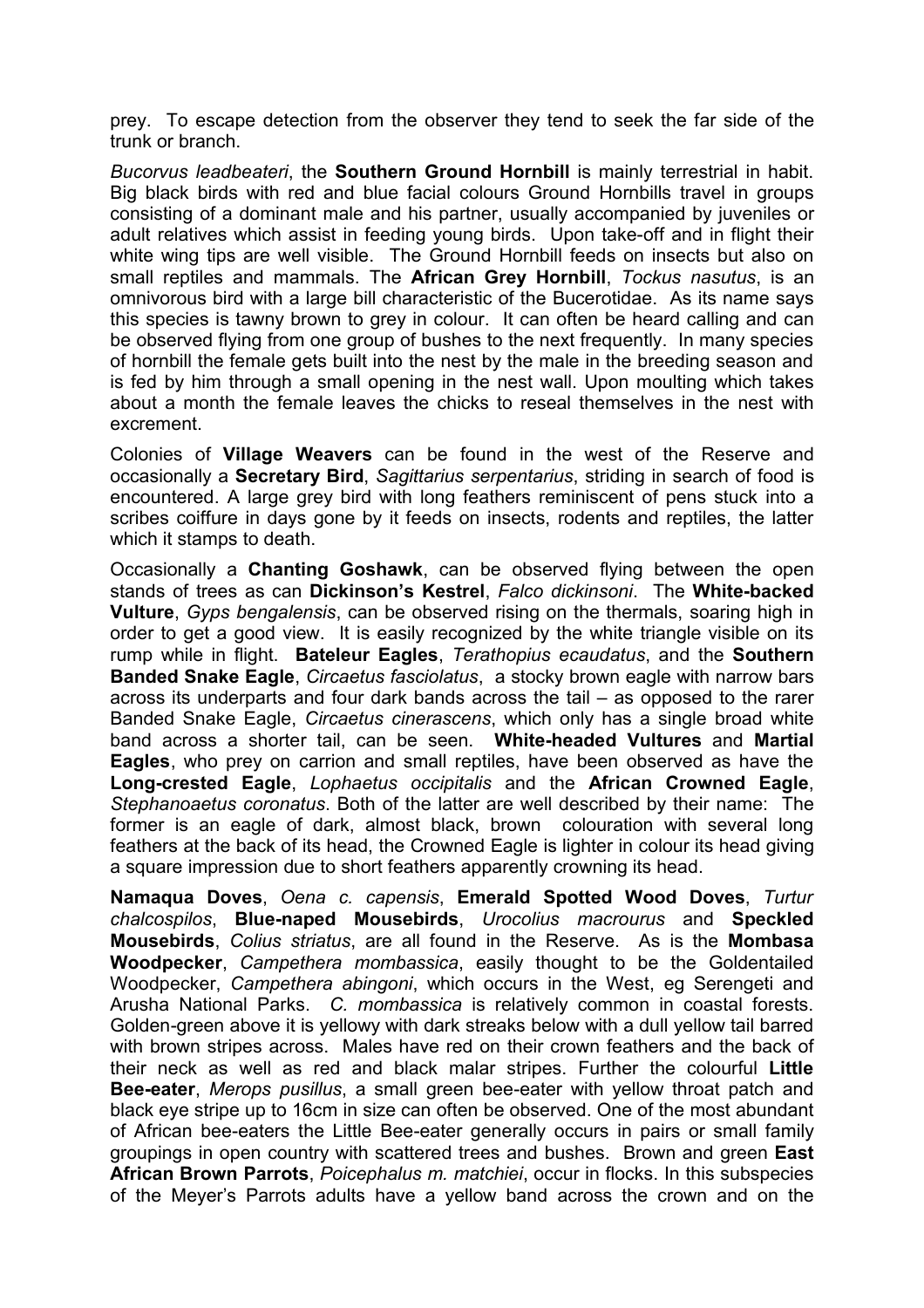shoulders distinguishing them from the Brown-headed Parrot and the greyish-brown of the head and upper breast is slightly darker than in *Poicephalus m. meyeri*. The parrots particularly like figs and acacia seeds and also feed on nuts and berries. Seen flying in small groups they can sometimes be located by their shrill screeching. At night they roost in hollows of tall trees close to water. During breeding from June through to December they will choose tall trees to nest in, often taking over the nesting-holes of woodpeckers and barbets.

#### **Zaraninge Forest**

Zaraninge or Kiono Forest as it is also known is home to birds of forest habitat. These are often frutivorous, i.e. fruit eating. Birds reported from Zaraninge Forest include the **Silvery-cheeked Hornbill**, *Bycanistes brevis*. A black and white bird with a big conspicuous pale yellow beak it has silver tipped feathers on the side of its face giving it its name. The **Eurasian Hobby**, *Falco subbuteo*, too is said to frequent the forest. *Pogoniulus leuconystax*, the **Moustached Green Tinkerbird**, has been reported present as have the **Black Roughwing**, the **Zitting Cisticola** also known as Fantailed Warbler, *Cisticola junadis uropygialis* and the **Black-throated Wattleeye**, *Platysteira peltata*. **Amethyst Sunbirds**, *Nectarinia amethystina*, black with a brilliant blue green head, red throat and shoulders, flash through the canopy.

#### **The Coastal Thickets**

Close to the shore the soils are predominatly sandy and coralline supporting low shrubs and some trees. The soils moisture holding capacity is low and some areas are extremely alkaline. They are in part poorly due to the occurence of a hard subsoil. In the thickets you may see the **White-browed Senegal Coucal**, a medium sized bird, black, beige and copper in colour known as the "Waterbottle bird" for its song which sounds remarkably like a bottle being emptied of water, flit from bush to bush.

Amongst other colourful birds a patient observer can see if he quietly watches is the **Red-cheeked Cordonbleu**, *Uraeginthus bengalus*, a small blue bird with red cheeks, usually seen in flocks looking for seeds on the ground, as are **Red-billed Firefinches** and **House Sparrows**.

#### **By the Dams**

To the North of the Reserve a lot of dams remain from the former cattle ranch. Here **White-faced Whistling Ducks, Hadada Ibis** and **African Jacana**, also known as Lily Trotters can be observed. The **Goliath Heron**, *Ardea goliath*, is recognizable by its size, and further differs from the grey heron in having a rufous brown head, neck and shoulders. *Ardeola idae*, the **Madagascar Squacco Heron**, is a medium sized bird ca 40 cm tall of a squat appearance, white below with a yellow neck with dark streaks and brown wings.

**African Fish Eagle**, white and copper in colour, regally perch on trees and bushes around the dams, throwing back their head to emit one of the haunting sounds of Africa. Here the call too of **Diederic's Cuckoo**: "Dee-dee-deederik!" can frequently be heard.

## **● How to Get There**

Saadani Game Reserve is located roughly 45 km if measured in a straight line from Bagamoyo. However in order to cross the Wami a 150 km detour has to be made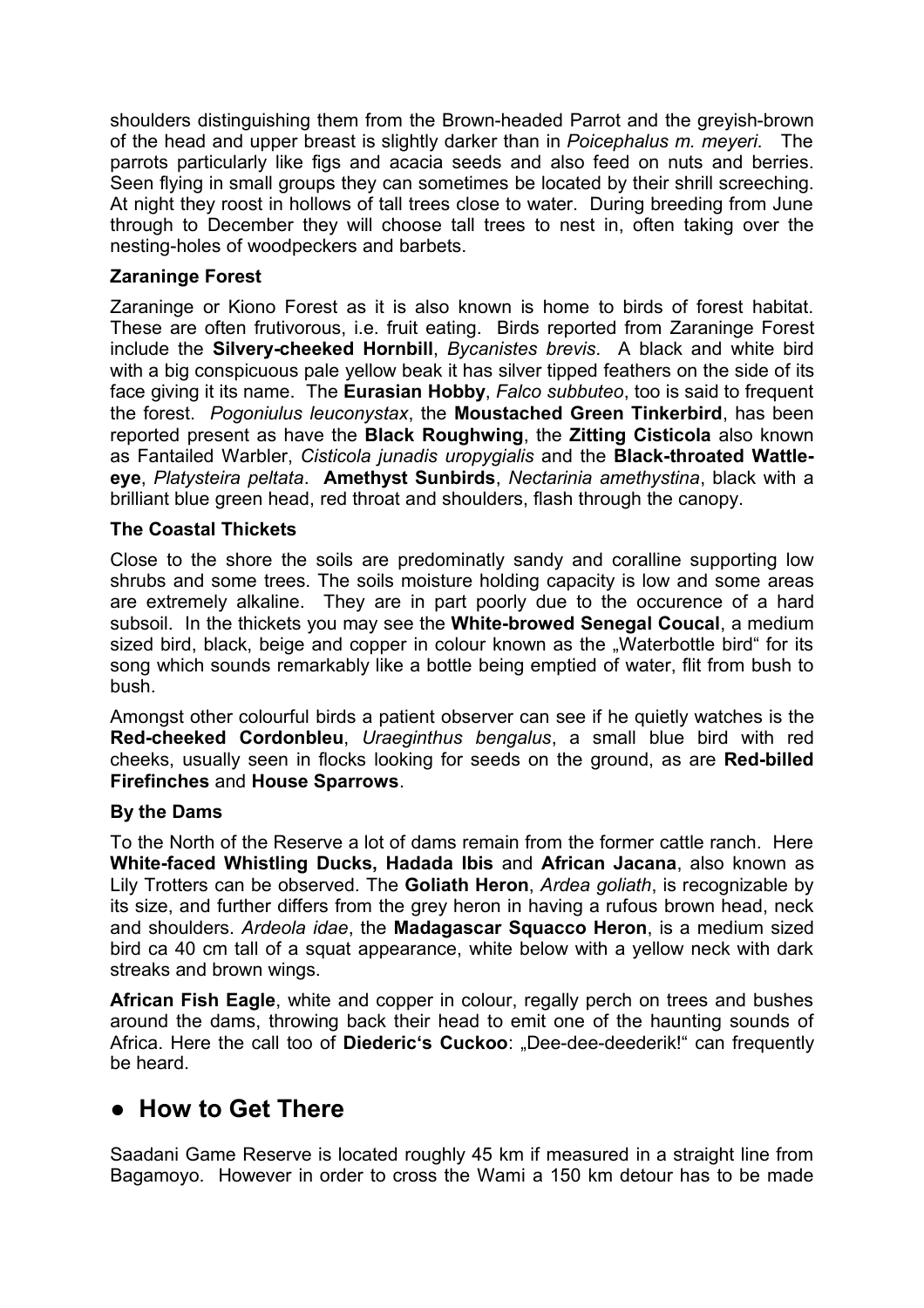via Msata. Dar is about 200 km from Saadani, Pangani roughly 75 km. Zanzibar is circa 40 km, a  $3\frac{1}{2}$  hour boat ride away.

Travel **by boat** from the island is however currently not an option for foreigners. Customs regulations on Zanzibar discourage direct commuting to the island as do concerns for the safety of tourists.

To get to Saadani from Dar Es Salaam **by road** there are two possibilities:

- Either the tarmac road to Chalinze and then on the Chalinze-Tanga road about 30 km as far as Mandera village about 2 km after crossing the Wami River. At Mandera there is a signpost on your righthand side when coming from Chalinze indicating the dirt road to Saadani. From Mandera it is 58 km, approximately 1 ½ to 2 hours drive, to Saadani village.
- The second option is to drive via Bagamoyo. The road to Bagamoyo is tarred most of the way. It takes a good hour to reach Bagamoyo from where it is another 60 km on a good dirt road to the Chalinze-Tanga road. On reaching the Chalinze-Tanga road follow the road north across the Wami and follow the instructions as for the first route from Dar. Please note that the direct connection which previously existed between Bagamoyo and Saadani has been closed due to the defunct Wami River ferry. This is currently under repair and may soon be open again.

Though going via Chalinze is slightly longer as far as actual travelling distance is concerned than going via Bagamoyo the travelling time is about 3 ½ to 4 hours to Saadani in both cases.

In the rainy season current infrastructure (dirt roads) make access from the main road and getting around within, the Reserve by car very difficult to impossible. This is especially the case in the lower lying areas in the 10 km radius around Saadani village due to black cotton soil, sandrivers and yellow sandy loam soils.

To get to Saadani from Tanga **by road** follow the road to Pangani. Take the ferry across the Pangani River and follow the old Bagamoyo road. This track will take you in a direct line past the Sakura sisal estates to the former Mkwaja Ranch. Do not turn West (right coming from Pangani) at the Ranch entrance sign but continue straight along. Pass through Mikocheni village. About 5 km before the village there is a graded road leading off to the right / West. Take this road (if it is in bad condition continue into Mkwaja village and cut across from there). Follow it for another 3 km and in a bend there is a smaller track leading off to the South sign posted "Saadani". This track is the old Bagamoyo road which at about an hours drive (ca 30 km) leads directly to Saadani village.

You can also get to Saadani via Mkata, opposite the turn-off to Handeni on the main Tanga-Chalinze road. The track from Mkata takes you through the village of Kwamsisi and past Mkalamo to Mkwaja Ranch. The road leads you to Mkwaja Village on the coast. It is not recommended to use this road during the rainy season due to a lot of black cotton soil and slippery clays. In the bend in the road just prior to an old ranger post on your left (North) you will see the old Bagamoyo road leading south to Saadani.

The Original Saadani Experience run a scheduled car service on Fridays, Sundays and Wednesdays between Dar es Salaam and Saadani.

Direct **flights** from Zanzibar and Dar Es Salaam can be booked. For further details contact Tent With A View Safaris (see below) or any travel agent or charter company.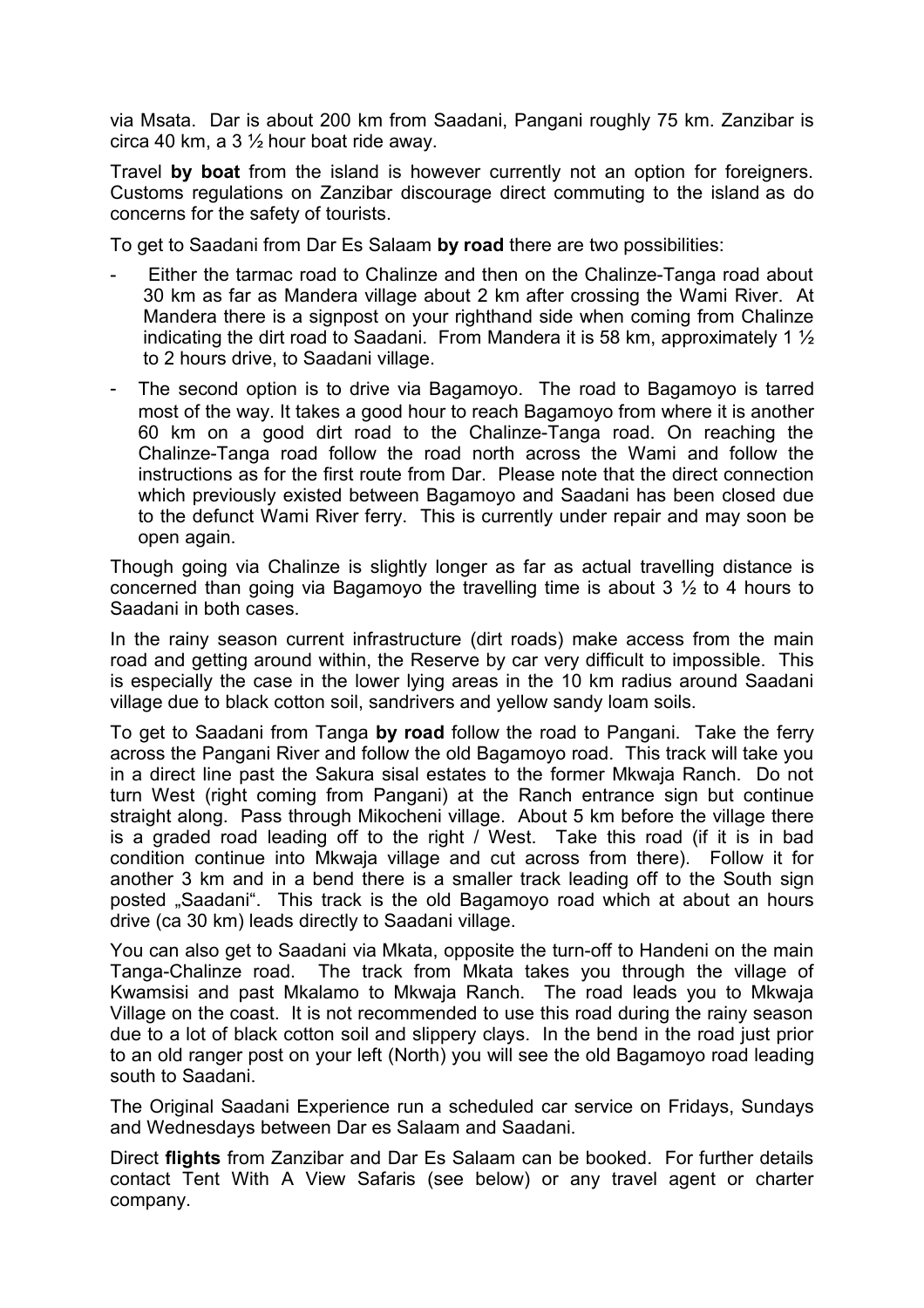Park Fees in 2001 are \$12 per person per day for residents and \$20 per person per day for non-residents.

# **● Where to Go**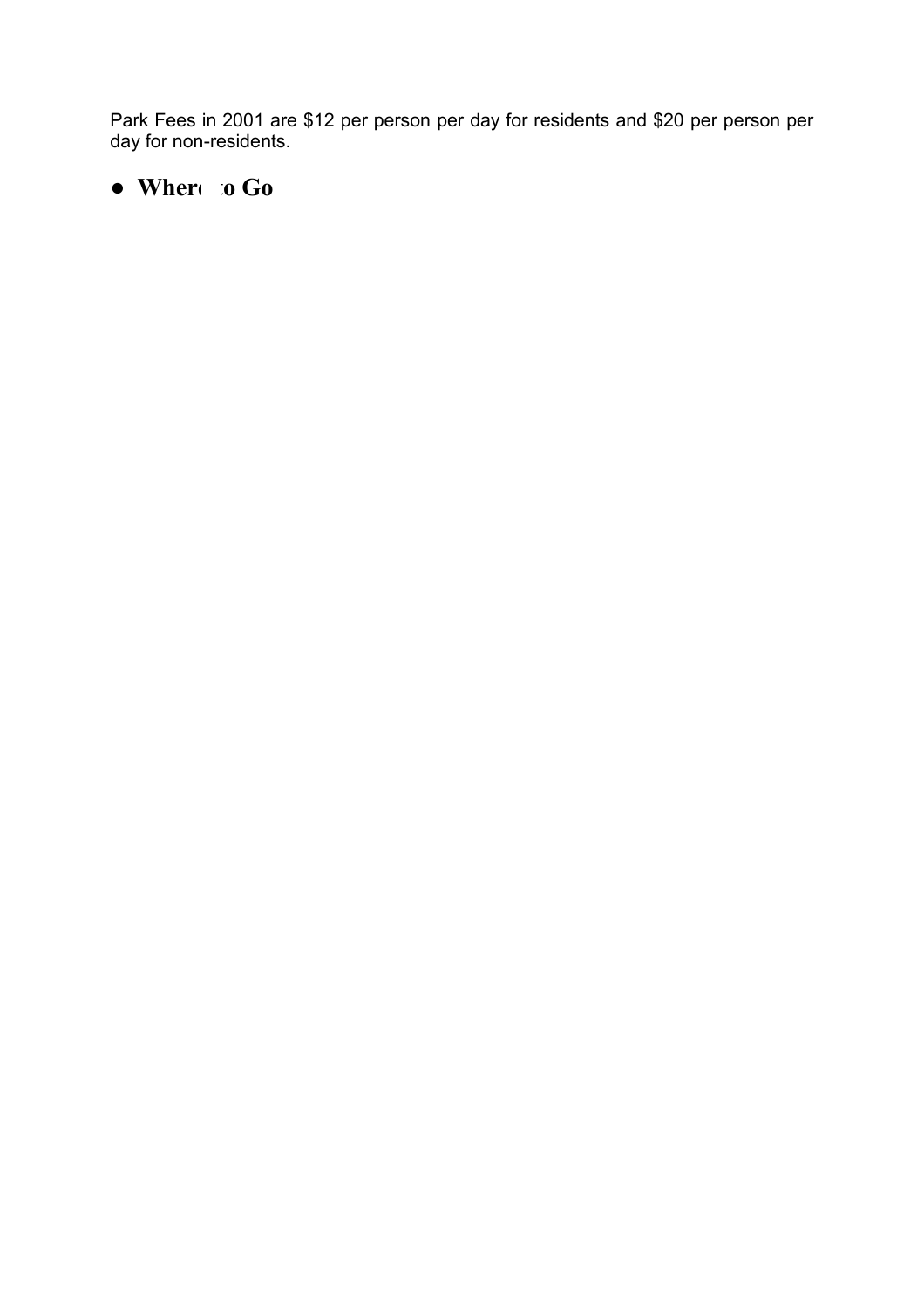

Map 1: Overview of the Saadani Game Reserve and surrounding areas

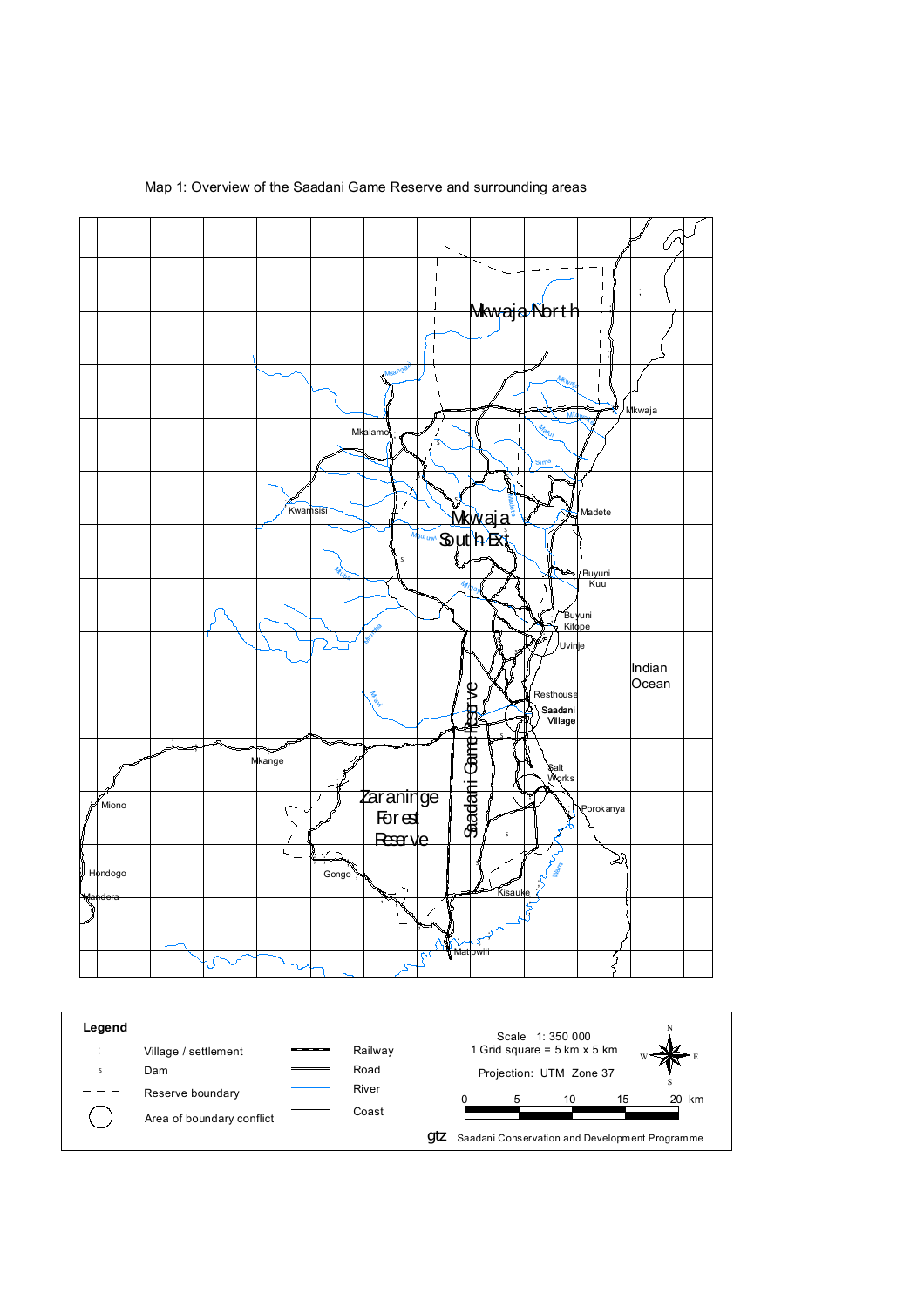In the Reserve itself there are a multitude of drives to be explored. We would recommend you take a gameguard along to assist you with routes and where to find the game. Drinking water, a spare tyre, jack, torch, matches, med kit and mosquito net are also things which should rate highly on the list of items carried along at all times when in the bush.

To see the South follow the Mandera-Saadani road west from Saadani village for about 5 km. Here a track crosses north to south. Turn south and follow this track through dense Acacia stands. In the dry season you are most likely to encounter game in this section of the Reserve, as the game moves south to the Wami River for water. Eventually you will emerge on a bigger road. Follow this to your left (the east) and upon reaching **Coastal Salts** either visit the **flamingo** on the salt pans or leave passing the school and take the track past the school to travel back to Saadani Village.

If on emerging you decide to turn right, the road will take you to Matipwili (= Wami) village. Either explore the village which has a larger market than Saadani or cross the railway line before reaching the railway station characterized by huge piles of salt and continue to the **Zaraninge Forest**. Stop at the WWF office for advice on where to find the **Nature Trail**. You can return to Saadani either by returning past Matipwili or by following the track right round to the road from Mandera to Saadani. Turn right here to return to the Reserve.

From Matipwili village it is also not far to the Wami River: Turn left before entering Matipwili and drive about 10 km east to the river. To see hippo and crocodile however a boat ride is recommended as the road takes you to where the old ferry is and ususally there is not much game is to be seen there.

Alternatively drive a loop to the North following the track which crosses the road leading from Saadani village to Mandera to the right. This drive includes crossing a sand river and can bring you back in a loop via some small water holes and the **Saadani airstrip** where waterbuck and other game can frequently be observed.

The **Original Saadani Experience** offer a **boat ride** which takes you down the coast and into the Wami river. This safari is highly recommended. **Foot safaris** are another possibility for exploring the Saadani Game Reserve. Enquire at the Reserve's head quarters or organize a foot safari through the Original Saadani Experience who further **offer visits to Saadani village**.

## **● Where to Stay**

## **The Original Saadani Experience / Saadani Safari Lodge**

The tented camp lies about 1 km to the North of Saadani village. Situated on the beach, the camp consists of tented bandas, with full bathroom facilities. At the centre of the camp is an attractive restaurant and bar, both with a view of the sea.

Behind the camp, overlooking a small waterhole is a treehouse. It is a lovely spot to enjoy a book or some tea while watching animals and birds come and go. In December 1999 the first luxury banda was opened.

The Original Saadani Experience can be contacted at the following address: A Tent With A View Safaris Ltd. P.O.Box 40525, Dar es Salaam Tel: ++255-(0)741 323 318 Tel / Fax: ++255-(0)222 151 106 Email: tentview@intafrica.com Web site: www.saadani.com

## **Saadani Village Camp Site**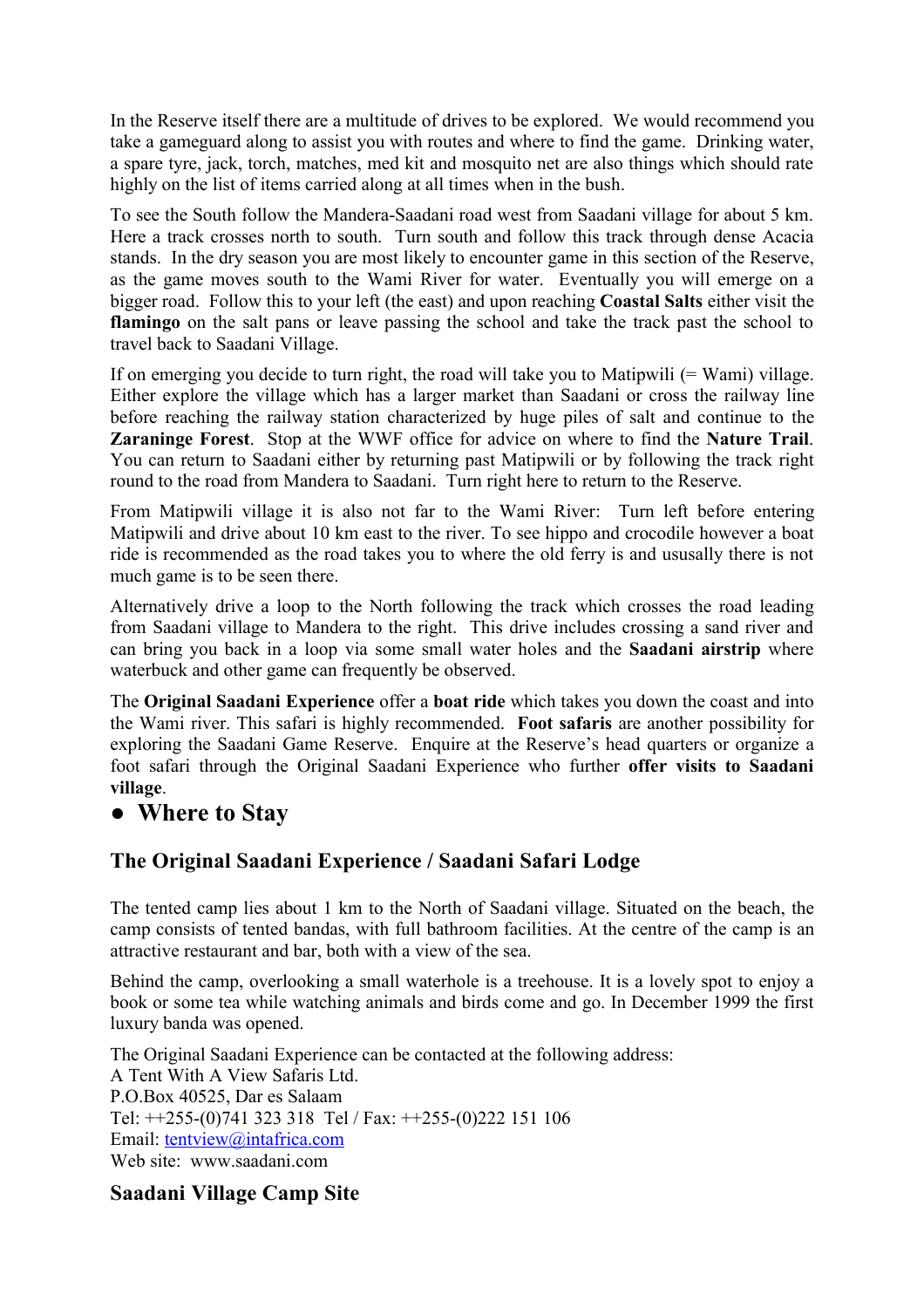Currently under preparation there will shortly also be the possibility to camp at Saadani village. At a reasonable fee per head per night you will be supporting Saadani village as part of the Saadani Conservation and Development Programme. For information on camping in the village and a guide to the site ask at the Reserve Head Quarters on arrival. Please make sure you get receipts for any payments you make and that your payments are registered. If camping at the village you can ask the boys carting water to bring you some as well. For a little fee they will be very happy to oblige. At present it is advisable to travel self contained if you are planning on camping.

For the real experience have traditional Tanzanian tea with mandazi and chapati for breakfast in a tea house in the village. In the evenings little nibbles are sold by children outside the market. These include exciting things such as fingersized doughnut bake ware, *kashata* (coconut biscuits) and goatmilk biscuits.

## **Mbuyuni Beach**

Another possibility is to follow the road from Saadani village north in the direction of Pangani as far as a sign post to Mbuyuni Kuu Beach. This is another site in preparation within a traditional fishing village by the Indian Ocean. Again traditional foods will be available within the settlement, but it is advisable to bring food, drink and tents as well as anything else you might require during your stay with you.

## **Zaraninge Forest Camp Site (Kiwandi Camp)**

Turn off the Saadani – Mandera road outside the game Reserve following the local WWF signs for Zaraninge Forest. For directions to the camp site which is in the centre of the evergreen forest ask at the first WWF house. The main main WWF office is about 20 minutes drive further along the track. There you can contact Mr Justo the Project Manager for further information, however it will mean retracing your steps. A nature trail is just being opened by the camp site in order to introduce the visitor to some of the endemic species. Proceeds from the camp site are to go to the neighbouring communities.

Note: Close your windows if you have air-conditioning or can bear the heat – there are several species of Tsetse flies out there to get you! But do not kill them, they are the best game wardens around.



## **● Saadani Alphabet – You will be tested on arrival!**

Ants **Always place food in airtight containers** 

and wipe surfaces after use.

Buffalos and elephants – Stay away from them, they are dangerous. Buying ivory or elephant hair bracelets is illegal in Tanzania. Do not get out of your vehicle within 200 meters of any wild animal and do not move more than 25 meters away from your vehicle unless accompanied by an armed game scout or an authorised guide.

Crocodiles As above. Do not swim in the Wami River.

Dollars Spend the Shilling equivalent of some of these in the villages adjacent to the Reserve and you will be increasing the local population's interest in conserving the Saadani ecosystem.

Entry Please make sure to register and pay at the

Reserve headquarters in Saadani

village unless you are staying at the Tent with A View Saadani Safari Camp on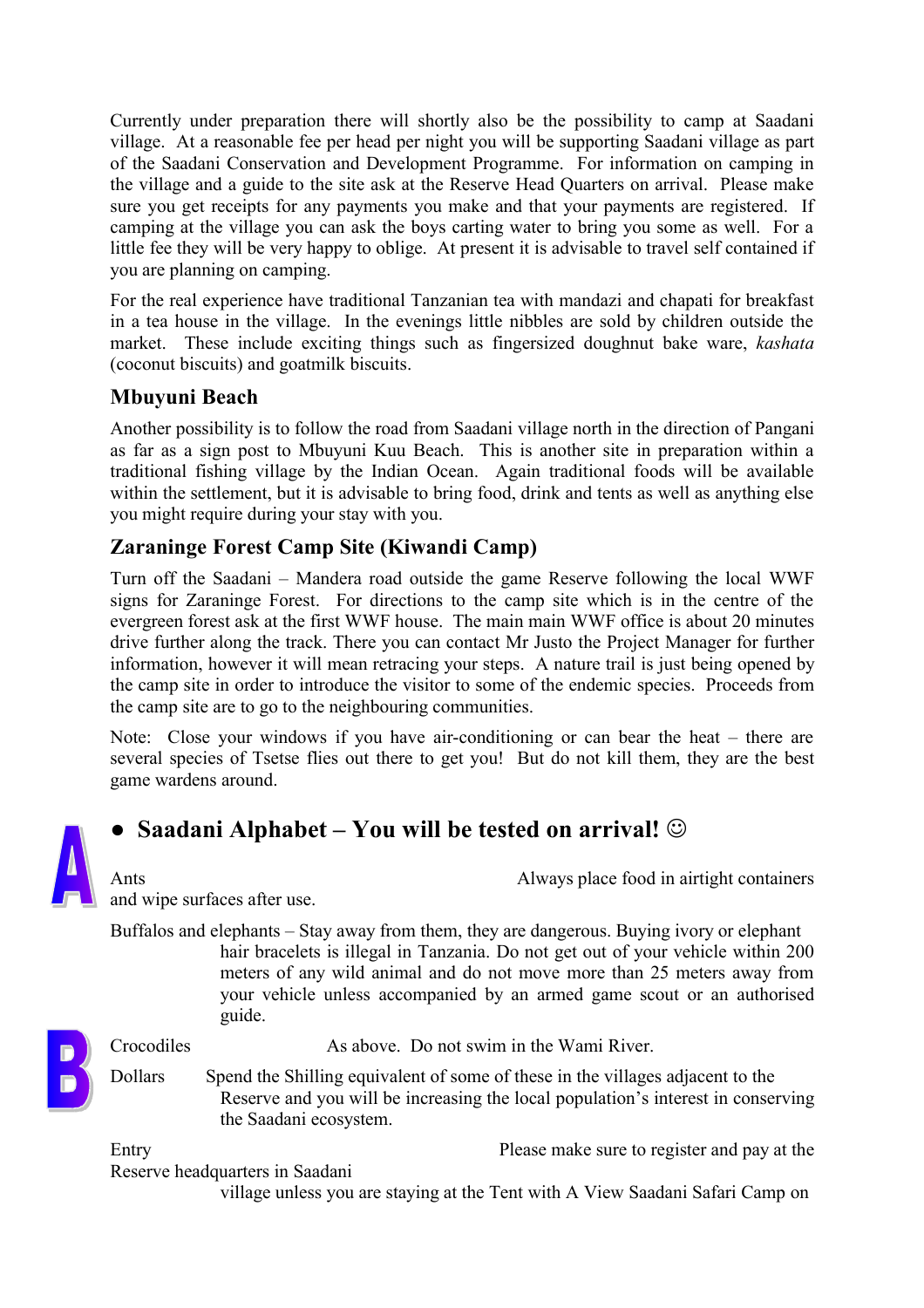arrival.

|  | Fish           | Eat lots, you're at the coast. Best in<br>coconut sauce or spicy tomato sauce.                                                                                                                                                                                                                                  |
|--|----------------|-----------------------------------------------------------------------------------------------------------------------------------------------------------------------------------------------------------------------------------------------------------------------------------------------------------------|
|  | Hunting        | Illegal in a Game Reserve. Do not bring firearms or any other weapons into<br>the Reserve.                                                                                                                                                                                                                      |
|  |                | Immigration Currently it is not permitted for tourists to take a dhow from Zanzibar to the<br>mainland. Check with immigration as there may be exceptions.                                                                                                                                                      |
|  | Jelly fish     | Avoid them while swimming unless you are a fan.                                                                                                                                                                                                                                                                 |
|  | Korongo        | Ditch. Place you might find yourself in if you exceed the speedlimit of<br>50 km/h (30 mph). The recommended speed is 25 km/h for game viewing.<br>Any accident involving injury to or death of an animal has to be reported at the<br>first opportunity – of people too, of course! So please drive carefully. |
|  | Litter         | Please do not throw things out of the                                                                                                                                                                                                                                                                           |
|  |                | window whilst travelling. If you are<br>camping please burn paper and cardboard taking care not to start a bushfire.<br>Take home any items made of plastic, metal or glass. Further do not light fires,<br>discard burning cigarette ends or matches.                                                          |
|  | Mangoes        | Delicious, available at Christmas time.                                                                                                                                                                                                                                                                         |
|  | <b>Nudists</b> | Not allowed on the beaches. Bear in mind the sensibilities of the Muslim<br>community and cover up.                                                                                                                                                                                                             |
|  |                | Off road driving – Not allowed. Do not encourage it, not even for that one better picture. It<br>damages the environment as tracks stay for months. Please tell your driver you<br>do not wish to leave the official tracks as he may feel under pressure to give<br>you a better view.                         |
|  | Photographs    | If taking pictures of people please make sure they do not mind. Generally they<br>will be happy to have their picture taken if you are willing to send them a copy.<br>Please keep your word, pictures are treasured for a long time. The animals in<br>Saadani do not mind being photographed!                 |
|  |                | Quantum theory, traffic jams and noisy neighbours – Forget about all that and relax.                                                                                                                                                                                                                            |
|  | Rabies         | Do not stroke those lions and please leave your pets at home!                                                                                                                                                                                                                                                   |
|  | <b>Snakes</b>  | Though most of these are harmless it is advisable to stay away from them.<br>They will play dead so do not pick them up if found lying completely still. Do<br>not kill them either.                                                                                                                            |
|  | Tea            | Traditionally made with a lot of sugar. Sometimes milk and water are boiled<br>together with ground cardamom.                                                                                                                                                                                                   |
|  | Ungulate       | Hooved animal.                                                                                                                                                                                                                                                                                                  |
|  | Virus          | Be aware of AIDS.                                                                                                                                                                                                                                                                                               |
|  | Water          | Always carry water with you on safari,                                                                                                                                                                                                                                                                          |
|  |                | you never know when you might get<br>stuck. Drink 3 to 4 liters of water a day.                                                                                                                                                                                                                                 |
|  | X-cellent      | That is how we wish your stay will be.                                                                                                                                                                                                                                                                          |
|  | Yodel          | Please refrain from loud parties, as noise<br>should be kept to a minimum so as                                                                                                                                                                                                                                 |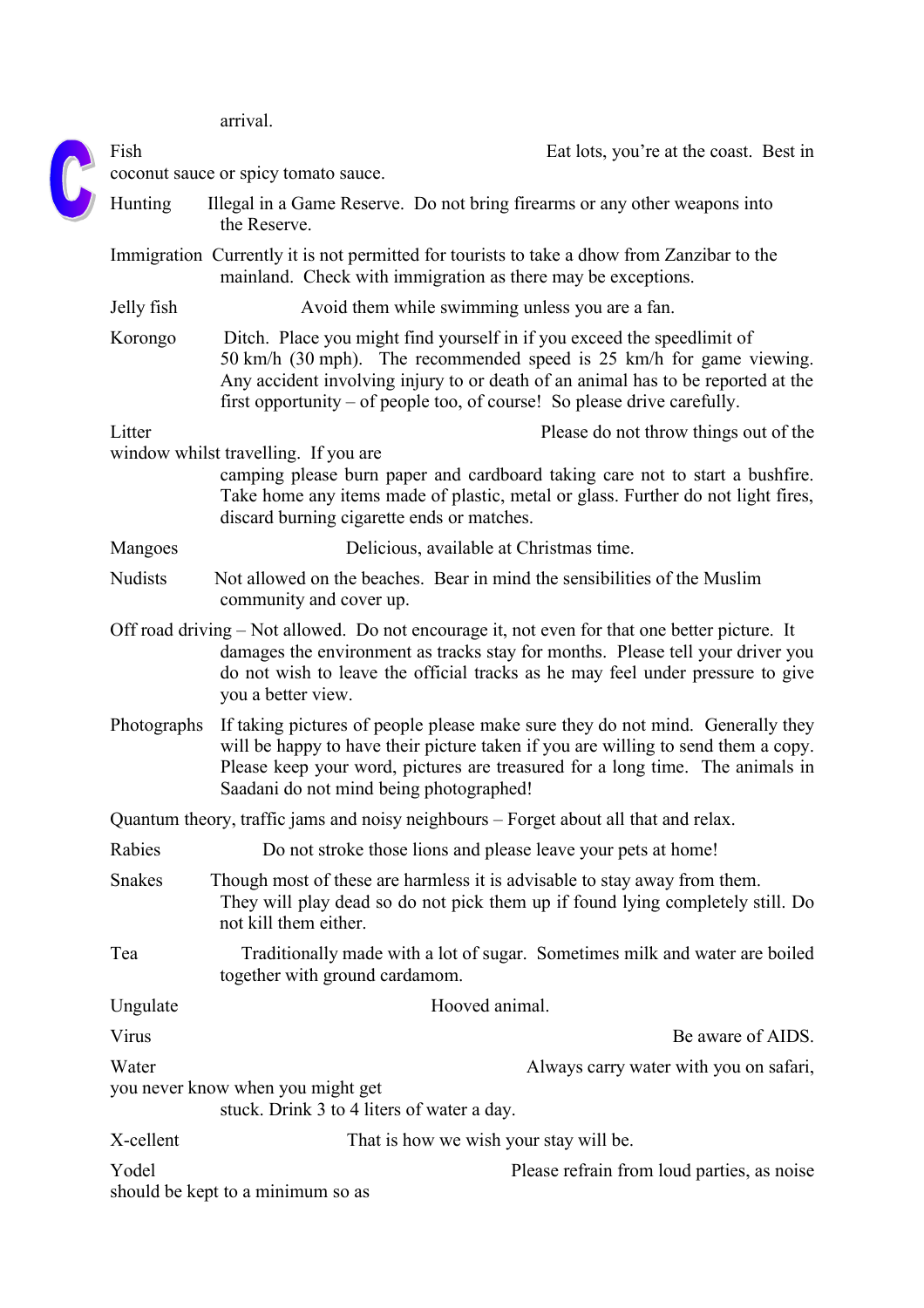not to disturb other visitors. Keeping quiet will also encourage animals to have confidence in man.

Zigua Wazigua: Predominant local tribe.

Language: Kizigua.

## • **References**

Alvarado, J. & Murphy, T. M. (1999) Nesting Periodicity and Internesting Behaviour. In: Eckert, K. L.; Bjorndal, K. A.; Abreu-Grobois, F. A. & Donnelly, M. (eds) (1999) Research and Management Techniques for the Conservation of Sea Turtles. IUCN/SSC Marine Turtle Specialist Group. Publication No 4. Washington

Baillie, J. & Groombridge, B. (1996) IUCN Red List of Threatened Animals. World Conservation Union (IUCN). Gland. Switzerland. In: Eckert, K. L.; Bjorndal, K. A.; Abreu-Grobois, F. A. & Donnelly, M. (eds) (1999) Research and Management Techniques for the Conservation of Sea Turtles. IUCN/SSC Marine Turtle Specialist Group. Publication No 4. Washington

Baldus, R. D. (1999) Where Wildlife Meets the Indian Ocean. Talking About Nature. Dar Es Salaam Guide, No 15. Dar Es Salaam. Tanzania

Baldus, R. D. (2001) Where the Bush Meets the Beach – Saadani Game Reserve Through the Eyes of an Artist. Dar Es Salaam Guide, No 23. Dar Es Salaam. Tanzania

Baldus, R. D.; Broska, D. & Roettcher, K. (2001) Saadani Game Reserve and Village. Tantravel. Vol 8, No 3. Dar Es Salaam. Tanzania

Burgess, N. (2000) The Biological Importance of Tanzania: Endemic Bird Areas. Miombo. Wildlife Conservation Society Tanzania. Dar Es Salaam. Tanzania

Carr, A., Carr, M. H. & Meylan, A. (1978) The Ecology and Migrations of Sea Turtles. The West Caribbean Green Turtle Colony. Bulletin of the American Museum of Natural History 162:1-46. In: Eckert, K. L.; Bjorndal, K. A.; Abreu-Grobois, F. A. & Donnelly, M. (eds) (1999) Research and Management Techniques for the Conservation of Sea Turtles. IUCN/SSC Marine Turtle Specialist Group. Publication No 4. Washington

Eckert, K. L.; Bjorndal, K. A.; Abreu-Grobois, F. A. & Donnelly, M. (eds) (1999) Research and Management Techniques for the Conservation of Sea Turtles. IUCN/SSC Marine Turtle Specialist Group. Publication No 4. Washington. USA

Estes, R. D. (1991) The Behavior Guide to African Mammals: Including Hoofed Mammals, Carnivores, Primates. University of California Press. Berkeley and Los Angeles, California. USA

Forestry and Beekeeping Division (1991) Mangrove Management Plan of Bagamoyo District. Management Plan for the Mangrove Ecosystem of Mainland Tanzania. Vol 3. NORAD. Ministry of Tourism, Natural Resources and Environment. Dar Es Salaam. Tanzania

Fox, B. (No Year) Mkwaja Ranch Green Turtle Conservation Project. Mimeo

Game sub-Division (1969) Annual Report of the Game sub-Division United Republic of Tanzania. National Printing Co. Ltd. Dar es Salaam. Tanzania

Glassman, J. (1994) Feasts and Riot. Revelry, Rebellion, and Popular Consciousness on the Swahili Coast, 1856 – 1888. Social History of Africa Series. Heinemann, Portsmouth, NH. James Curry, London. UK. E.A.E.P. Nairobi. Kenya. Mkuki na Nyota. Dar es Salaam. Tanzania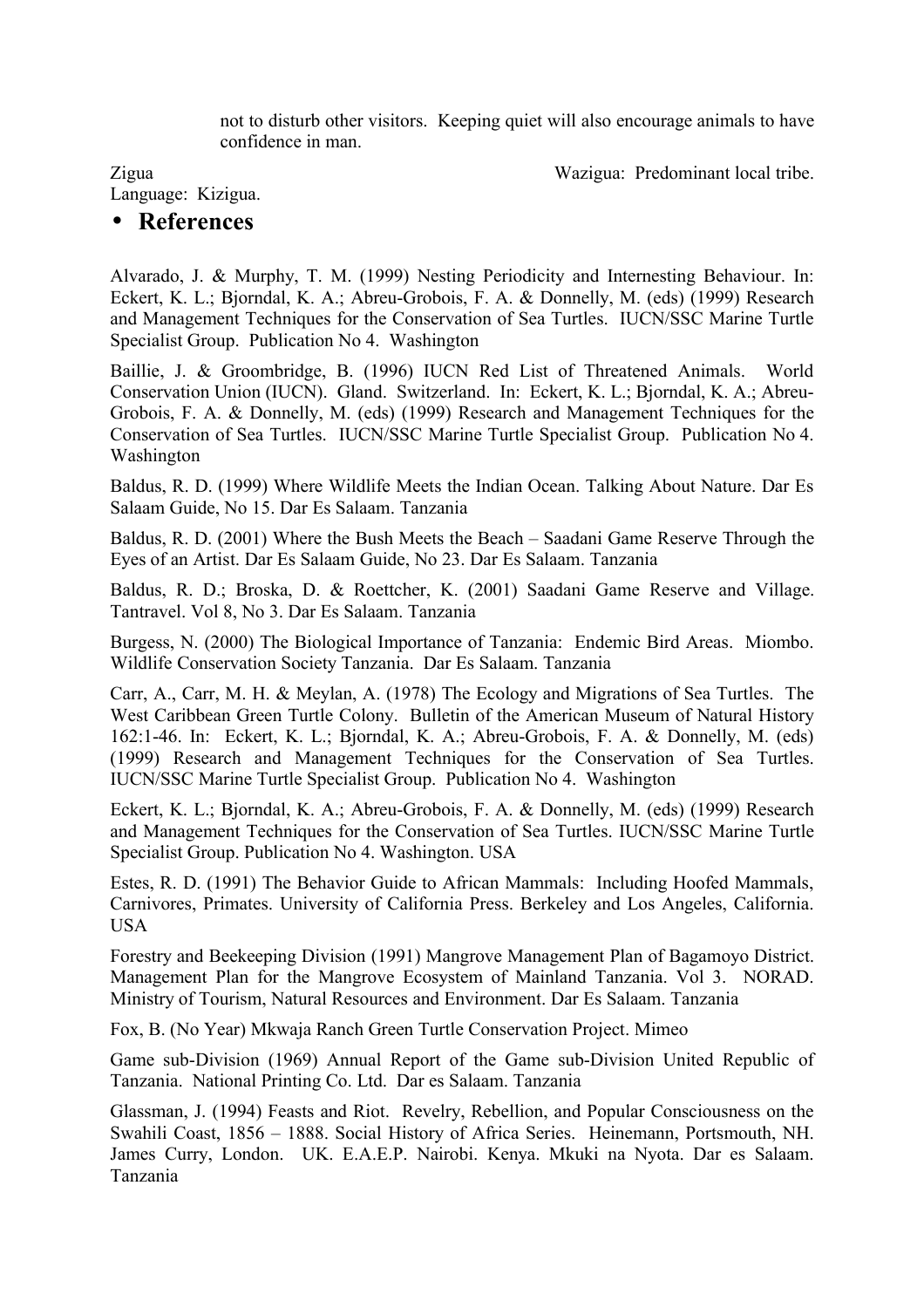Hofmann, R. R.; Pitra, Ch. & Lieckfieldt, D. (1999) Phylogenetische Differenzierung von Subpopulationen der Rappenantilope (Hippotragus Niger) in Ostafrika. With an English Foreword / Summary. SCP Discussion Paper No 25. Siege, L. & Baldus, R. D. (eds). Dar Es Salaam. Tanzania

Howell, K. M. (1994) In: WWF (1998) Marine Turtles: Balancing Nature in the Deep. Spotlight on Endangered Species. Kakakuona / Tanzania Wildlife. Jul – Sep 1998

Hussein, B. (1999) Saadani Game Reserve. The History of the Establishment of Saadani Game Reserve, Mimeo, Saadani Conservation and Development Programme. Dar Es Salaam. Tanzania

Iliffe, J. (1979) A Modern History of Tanganyika. Cambridge. UK

IUCN / SSC Turtle Specialist Group (1995) In: WWF (1998) Marine Turtles: Balancing Nature in the Deep. Spotlight on Endangered Species. Kakakuona / Tanzania Wildlife. Jul – Sep 1998

Langton, T. (1999) Hell for Leatheries. BBC Wildlife. March 1999

Martin, D. (2000) Ngorongoro, Tanzania. Land, People, History. Ngorongoro Conservation Area Authority and African Publishing Group (International), Harare. Zimbabwe

Meylan, A. B. & Meylan, P. A. (1999) Introduction to the Evolution, Life History, and Biology of Sea Turtles. In: Eckert, K. L.; Bjorndal, K. A.; Abreu-Grobois, F. A. & Donnelly, M. (eds) (1999) Research and Management Techniques for the Conservation of Sea Turtles. IUCN/SSC Marine Turtle Specialist Group. Publication No 4. Washington. USA

Milevski, A. V. (1993) The Saadani Ecosystem: A Preliminary Ecological Study and Project Proposal. Department of Zoology, Field Museum of Natural History. Chicago. USA

Nurse, D. & Spear, Th. (1985) The Swahili – Reconstructing the History and Language of an African Society. Philadelphia. USA

Olendo, D. (1994) Sea Turtles. Swara. July – August 1994

People and the Planet (No Year) In: WWF (1998) Marine Turtles: Balancing Nature in the Deep. Spotlight on Endangered Species. Kakakuona / Tanzania Wildlife. Jul – Sep 1998

Pritchard, P. C. H. & Mortimer, J. A. (1999) Taxonomy, External Morphology, and Species Identification. In: Eckert, K. L.; Bjorndal, K. A.; Abreu-Grobois, F. A. & Donnelly, M. (eds) (1999) Research and Management Techniques for the Conservation of Sea Turtles. IUCN/SSC Marine Turtle Specialist Group. Publication No 4. Washington

Richardson, J. I. (1999) Priorities for Studies of Reproduction and Nest Biology. In: Eckert, K. L.; Bjorndal, K. A.; Abreu-Grobois, F. A. & Donnelly, M. (eds) (1999) Research and Management Techniques for the Conservation of Sea Turtles. IUCN/SSC Marine Turtle Specialist Group. Publication No 4. Washington

Roettcher, K. (2000) Saadani Socio-Economic Study. Report on the findings of the Participatory Rural Appraisal conducted in villages bordering the planned Saadani National Park. Oct – Dec 2000. Saadani Conservation and Development Programme, Wildlife Division / GTZ. Dar es Salaam. Tanzania (unpublished)

TANAPA (1998) Proposal on the Upgrading of Saadani Game Reserve and Zaraninge Forest Reserve into a National Park. TANAPA Planning Unit. Tanzania National Parks. Arusha. Tanzania

Williams, J. G. & Arlott, N. (1980) A Field Guide to the Birds of East Africa. Collins. Glasgow. UK